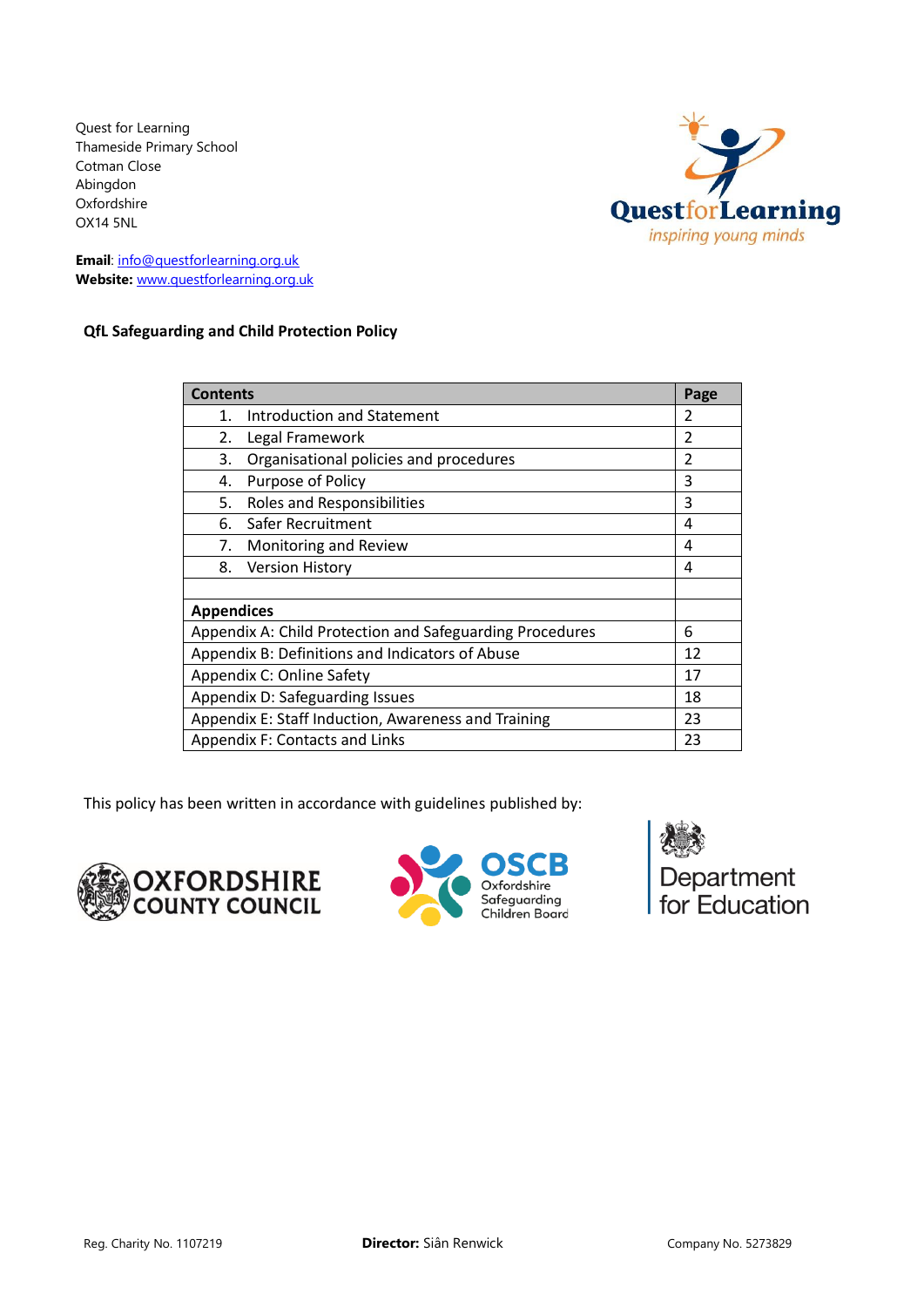## **1. Introduction and Statement**

*Quest for Learning* recognises its duty of care to safeguard children as detailed under the Children Acts' 1989 and 2004 and Working Together to Safeguard Children 2018.

*Quest for Learning* is fully committed to safeguarding and protecting the welfare of all children, and taking all reasonable steps to promote safe practice and protect children from harm, abuse and neglect.

*Quest for Learning* acknowledges its duty to act appropriately with regards to any allegations towards anyone working on its behalf, or towards any disclosures or suspicion of abuse.

*Quest for Learning* believes that:

- The welfare of all children and young people is paramount
- All children, regardless of age, ability, gender, racial heritage, religious or spiritual beliefs, sexual orientation and /or identity, have the right to equal protection from harm or abuse
- Some children are additionally vulnerable because of the impact of previous experiences, their level of dependency, communication needs or other issues
- Working in partnership with children, their parents, carers and other agencies is essential in promoting young people's welfare.

## **2. Legal Framework**

This policy has been developed in accordance with the principles established by the following legislation and guidance:

- Keeping Children Safe in Education 2021
- Working Together to Safeguard Children 2018
- Oxfordshire Safeguarding Children Board guidelines
- Children Act 1989
- United Nations Convention on the Rights of the Child 1991
- Children Act 2004
- Equality Act 2010
- Children and Families Act 2014
- Special educational needs and disability (SEND) code of practice: 0 to 25 years
- What to do if you are worried a Child is being Abused 2015.

This policy applies to all staff, including senior managers, committee members/board of trustees, paid staff, volunteers and sessional workers, agency staff, students or anyone in a position of trust.

A child is defined as a person under the age of 18 (Children Act 1989).

### **3. Organisational Policies and Procedures**

This policy should be read alongside the following organisational policies and guidance:

- Safer Recruitment Policy
- Whistleblowing Policy
- Allegations Policy
- Code of conduct for staff and volunteers
- Home Working Guidelines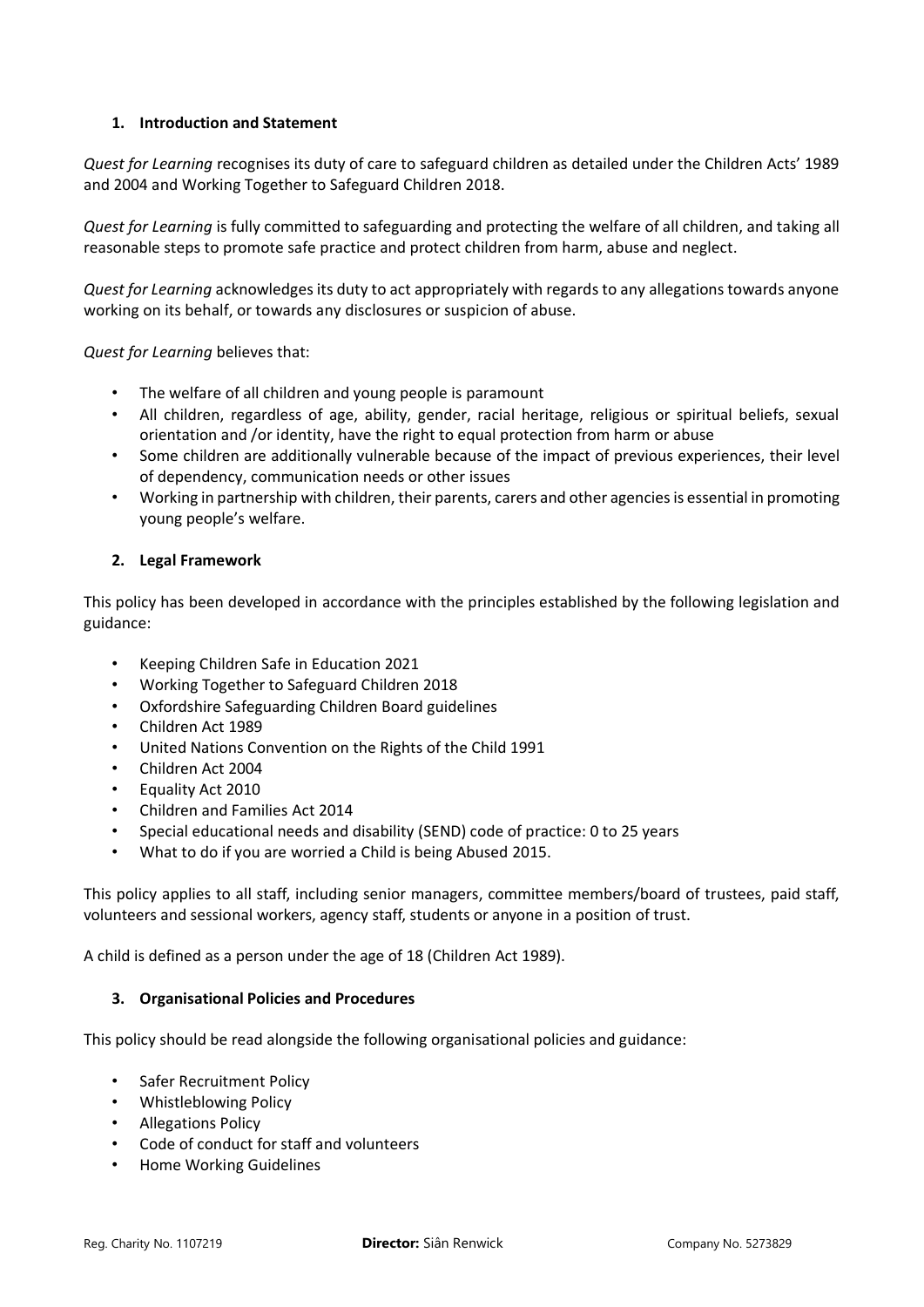- Privacy Notices for: Workforce, Pupils and Online
- Schools Safeguarding Safer Recruitment Toolkit
- Data Protection Policy
- Health and Safety Policy
- Equal Opportunities Policy
- Data Retention and Disposal Policy.

This policy has been written in line with Keeping Children Safe in Education 2021 (KCSiE 2021) and should be used in conjunction with KCSiE 2021.

All staff will sign to confirm they have read and understood this policy.

## **4. Purpose of Policy**

The purpose of this policy is to:

- Protect children and young people who receive *Quest for Learning* services. This includes children of adults who use our services
- Provide all those in a position of trust with the overarching principles that guide our approach to safeguarding and child protection.

To keep children safe *Quest for Learning* will:

- Provide a setting where children feel listened to, safe, secure, valued and respected
- Appoint a Designated Safeguarding Lead for children and ensure a clear line of accountability with regards to safeguarding concerns
- Ensure all those in a position of trust have been provided with up to date and relevant information, training, support and supervision to enable them to fulfil their role and responsibilities in relation to safeguarding and child protection
- Provide a clear procedure to follow when safeguarding and child protection concerns arise
- Ensure effective and appropriate communication between all individuals in a position of trust
- Build strong partnerships with other agencies to promote effective and appropriate multi-agency working, information sharing and good practice.

### **5. Roles and Responsibilities**

*Quest for Learning* recognises the importance of multi-agency working and is committed to its responsibility to work with other professionals and agencies in line with statutory guidance.

All individuals in a position of trust must:

- Understand the different types of abuse and recognise the possible risks and indicators
- Understand their responsibility to report any concerns that a child is being, or is at risk of being, abused or neglected. This includes reporting any concern they may have regarding another person's behaviour towards a child or children
- If appropriate; liaise with other agencies, contribute to safeguarding assessments and attend child protection meetings / core groups / conferences
- Record and store information legally, professionally and securely in line with organisational policies and procedures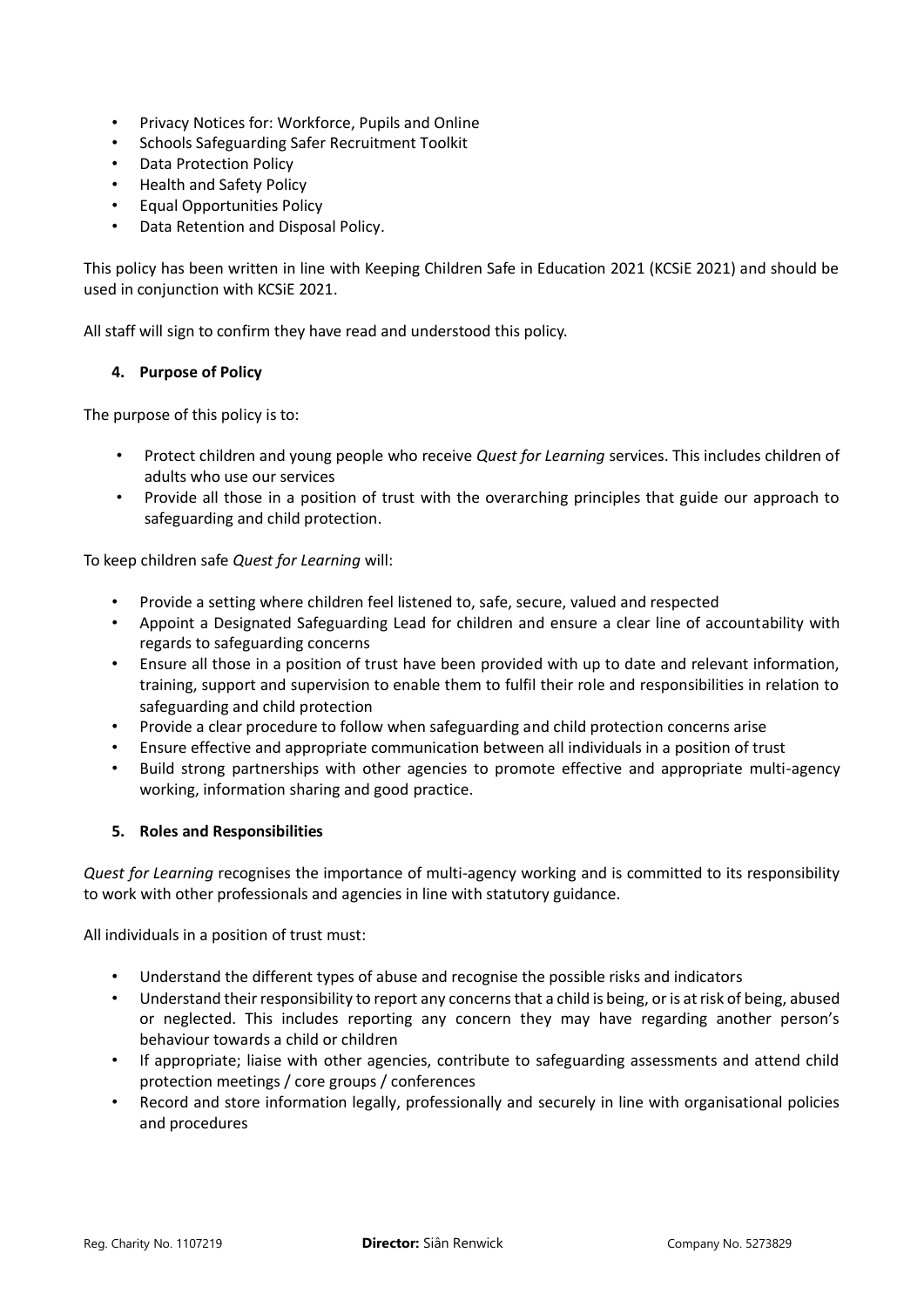- Undertake the required level of training for their role in line with Oxfordshire Safeguarding Children Board standards, every 3 years for Generalist and Advanced Safeguarding and every 2 years for Designated Leads.
- Understand the line of accountability for reporting safeguarding concerns, and be fully aware of the organisation's safeguarding lead and their role within the organisation.

| Name of Safeguarding Lead: Tamzin Einon        | Telephone Number: 01235 527600              |
|------------------------------------------------|---------------------------------------------|
|                                                | Email: tamzin.einon@questforlearning.org.uk |
| Name of Deputy Safeguarding Lead: Siân Renwick | Telephone Number: 01235 527600              |
|                                                | Email: sian.renwick@questforlearning.org.uk |

All individuals working in a position of trust at *Quest for Learning* will follow the Oxfordshire Safeguarding Children Board Procedures/Local Authority guidance in all cases of abuse, or suspected abuse (these can be found at [www.OSCB.org.uk\)](http://www.oscb.org.uk/).

It is a mandatory requirement that all individuals working for *Quest for Learning* undertake the required level of training for their role in line with Oxfordshire Safeguarding Children Board standards. It is the responsibility of the Administrator to keep an up-to-date record of training completed. This record is kept along with the Single Central Record of Recruitment and Vetting Checks, further details of which can be found in the Charity's Safer Recruitment Policy.

Due to the nature of the work carried out by *Quest for Learning,* tutors are required to familiarise themselves with the safeguarding procedures, including a clear understanding of who is the Designated Safeguarding Lead, within each school they are contracted to work.

This policy, along with the Safer Recruitment Policy, is available to all and can be accessed at <https://www.questforlearning.org.uk/content/qfl-policies-schools>

# **6. Safer Recruitment**

Safer recruitment is central to the safeguarding of children and young people. All organisations which employ people to work with children in a position of trust have a duty to safeguard and promote their welfare. This includes ensuring that the organisation adopts safer recruitment and selection procedures which prevent unsuitable persons from gaining access to children. As an employer *Quest for Learning* follows safer recruitment guidance as set out in KCSiE 2021. Further details can be found in the *Quest for Learning* Safer Recruitment Policy. Please see the Schools Safeguarding Safe Recruitment Toolkit for further guidance on safe recruitment[, http://schools.oxfordshire.gov.uk/cms/node/358](http://schools.oxfordshire.gov.uk/cms/node/358)

# **7. Monitoring and Review**

The policy will be reviewed annually. All individuals in a position of trust should have access to this policy and sign to the effect that they have read and understood its contents.

*Quest for Learning* will complete an annual self-assessment to appraise their safeguarding practice against OSCB standards, please see [www.oscb.org.uk](http://www.oscb.org.uk/)

### **8. Document Version History**

| Document version history |                                                             |  |  |  |  |
|--------------------------|-------------------------------------------------------------|--|--|--|--|
| <b>Document Name:</b>    | Quest for Learning Safeguarding and Child Protection Policy |  |  |  |  |
|                          |                                                             |  |  |  |  |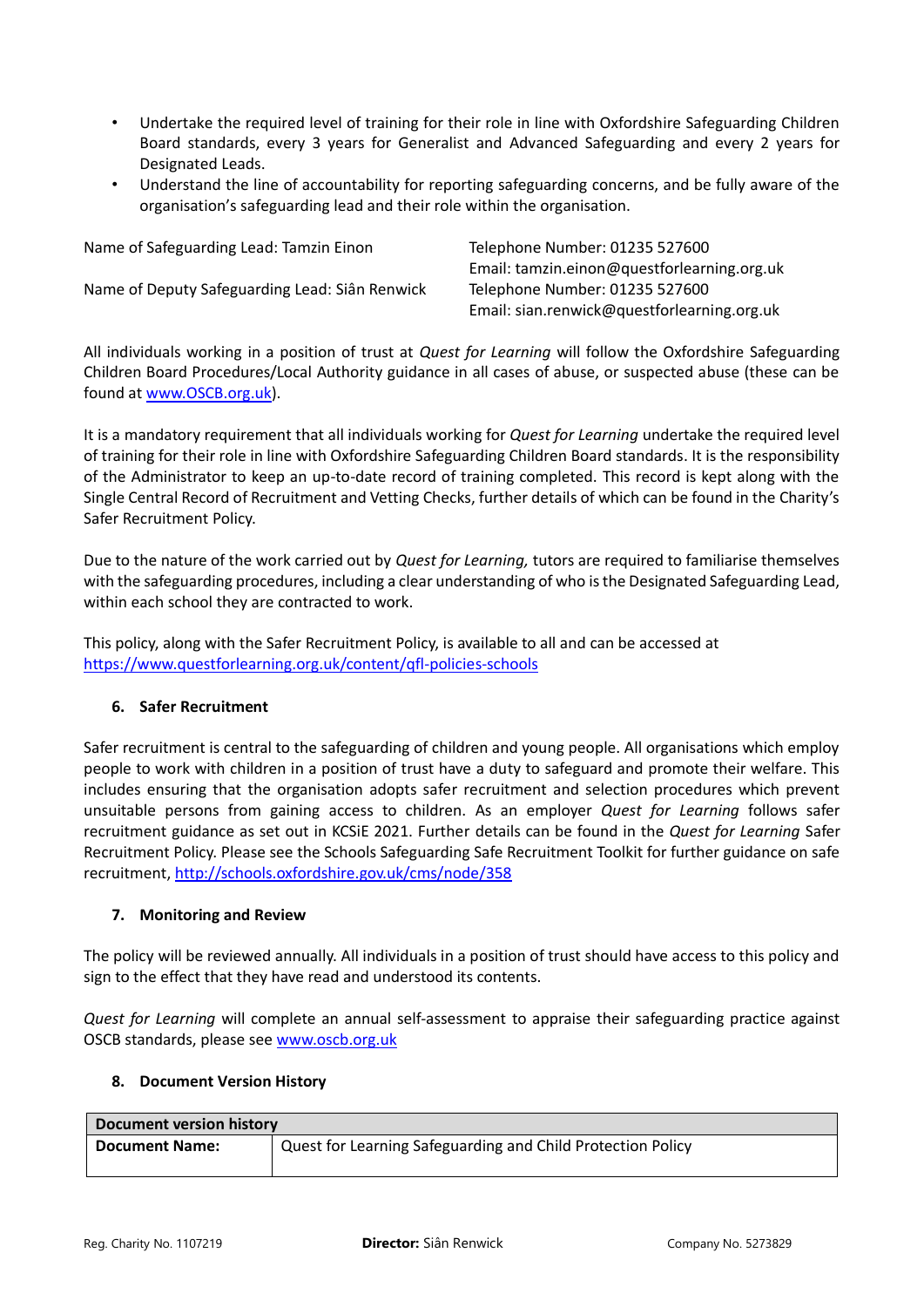| Owner:         |             | Tamzin Einon - DSL                   |                           |                           |
|----------------|-------------|--------------------------------------|---------------------------|---------------------------|
| Author:        |             | Tamzin Einon, Head of Teaching       |                           |                           |
|                |             | tamzin.einon@questforlearning.org.uk |                           |                           |
|                |             | 01235 527600                         |                           |                           |
| <b>Version</b> | <b>Date</b> | <b>Amendments made</b>               | By whom                   | Senior approval           |
|                |             |                                      | (name/job title)          | (Name,<br>title/<br>Job   |
|                |             |                                      |                           | Organisation)             |
| 2              | 18/12/2018  | Update Dep Safeguarding              | Andrea McGrath            | <b>Tamzin Einon</b>       |
|                |             | Lead and Charity Director            | Administrator             | Head of Operations/DSL    |
|                |             |                                      |                           | <b>Quest for Learning</b> |
| 3              | 04/09/2019  | Annual<br>policy<br>review.          | <b>Tamzin Einon</b>       | <b>Tamzin Einon</b>       |
|                |             | Amendments<br>made<br>to             | Head<br>of                | Head of Operations/DSL    |
|                |             | Section 3 - policy documents         | Operations/DSL            | <b>Quest for Learning</b> |
|                |             | to be referred to.                   |                           |                           |
| 4              | 01/09/2020  | Annual policy review and             | <b>Tamzin Einon</b>       | <b>Tamzin Einon</b>       |
|                |             | update $-$ changes made to           | of<br>Head                | Head of Operations/DSL    |
|                |             | procedures and definitions.          | Operations/DSL            | Quest for Learning        |
| 5              | 11/03/2021  | Amendments to Appendix A:            | <b>Tamzin Einon</b>       | <b>Tamzin Einon</b>       |
|                |             | Guiding Principles to reflect        | Head<br>of                | Head of Teaching/DSL      |
|                |             | introduction<br>$\alpha$ f<br>QfL    | Teaching/DSL              | Quest for Learning        |
|                |             | Safeguarding Alert Form for          |                           |                           |
|                |             | tutors.                              |                           |                           |
| 6              | 01/09/2021  | Annual<br>policy<br>review<br>to     | <b>Tamzin Einon</b>       | <b>Tamzin Einon</b>       |
|                |             | include updates to statutory         | Head<br>of                | Head of Teaching/DSL      |
|                |             | guidance (KCSiE 2021)                | Teaching/DSL              | Quest for Learning        |
|                |             |                                      | <b>Quest for Learning</b> |                           |
| $\overline{7}$ | 23/09/2021  | Updated LADO contact                 | <b>Tamzin Einon</b>       | <b>Tamzin Einon</b>       |
|                |             | details.                             | Head<br>of                | Head of Teaching/DSL      |
|                |             |                                      | Teaching/DSL              | Quest for Learning        |
|                |             |                                      | <b>Quest for Learning</b> |                           |

**Signed:**

*Tamzin Einon* **Date:** 01/09/2021 **Role:** Head of Teaching/DSL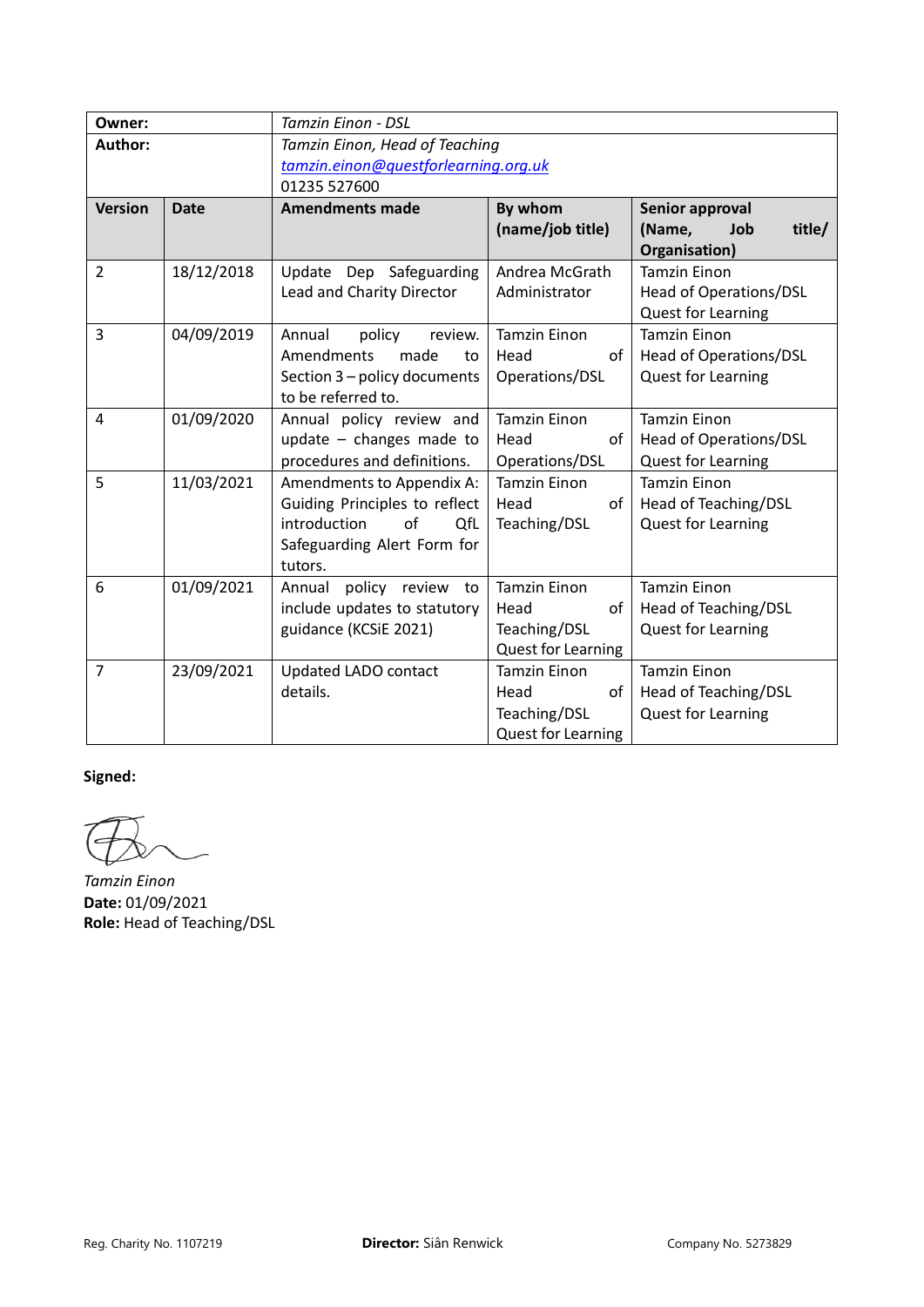### **Appendix A: Child Protection and Safeguarding Procedures**

#### **1. Introduction**

All professionals have a responsibility to report concerns to Children's social care under section 11 of the Children Act 2004, if they believe or suspect that the child;

- Has suffered significant harm;
- Is likely to suffer significant harm;
- Has a disability, developmental and welfare needs which are likely only to be met through provision of family support services (with agreement of the child's parent) under the Children Act 1989;
- Is a Child in Need whose development would be likely to be impaired without provision of service.

### **2. What to do if you are concerned about a child**

#### **Supporting children**

If/when a child reports they are suffering or have suffered significant harm through abuse or neglect, or have caused or are causing physical or sexual harm to others, the initial response from all professionals should be to listen carefully to what the child says and to observe the child's behaviour and circumstances to:

- Clarify the concerns;
- Offer re-assurance about how the child will be kept safe;
- Explain what action will be taken and within what timeframe.

It is essential that the child is reassured they are being taken seriously and will be supported. Children and young people should never be made to feel ashamed or that they are creating a problem by reporting abuse, sexual violence or sexual harassment.

The child must not be pressed for information, led or cross-examined or given false assurances of absolute confidentiality, as this could prejudice police investigations, especially in cases of sexual abuse.

If the child can understand the significance and consequences of making a referral to children's social care, they should be asked for their views.

It should be explained to the child that whilst their view will be taken into account, the professional has a responsibility to take whatever action is required to ensure the child's safety and the safety of other children.

#### **Confidentiality**

Children have a right to confidentiality under Article 8 of the European Convention on Human Rights. It's important to respect the wishes of a child or any person who doesn't consent to share confidential information.

If you're not given consent to share information, you may still lawfully go ahead if the child is experiencing, or is at risk of, significant harm.

Child protection concerns, disclosures from children or safeguarding allegations made against a person in a position of trust must not be discussed across the workforce as a whole. This information should be shared solely with Designated Safeguarding Leads, Children's Social Care and/or the Local Area Designated Officer (LADO) as appropriate.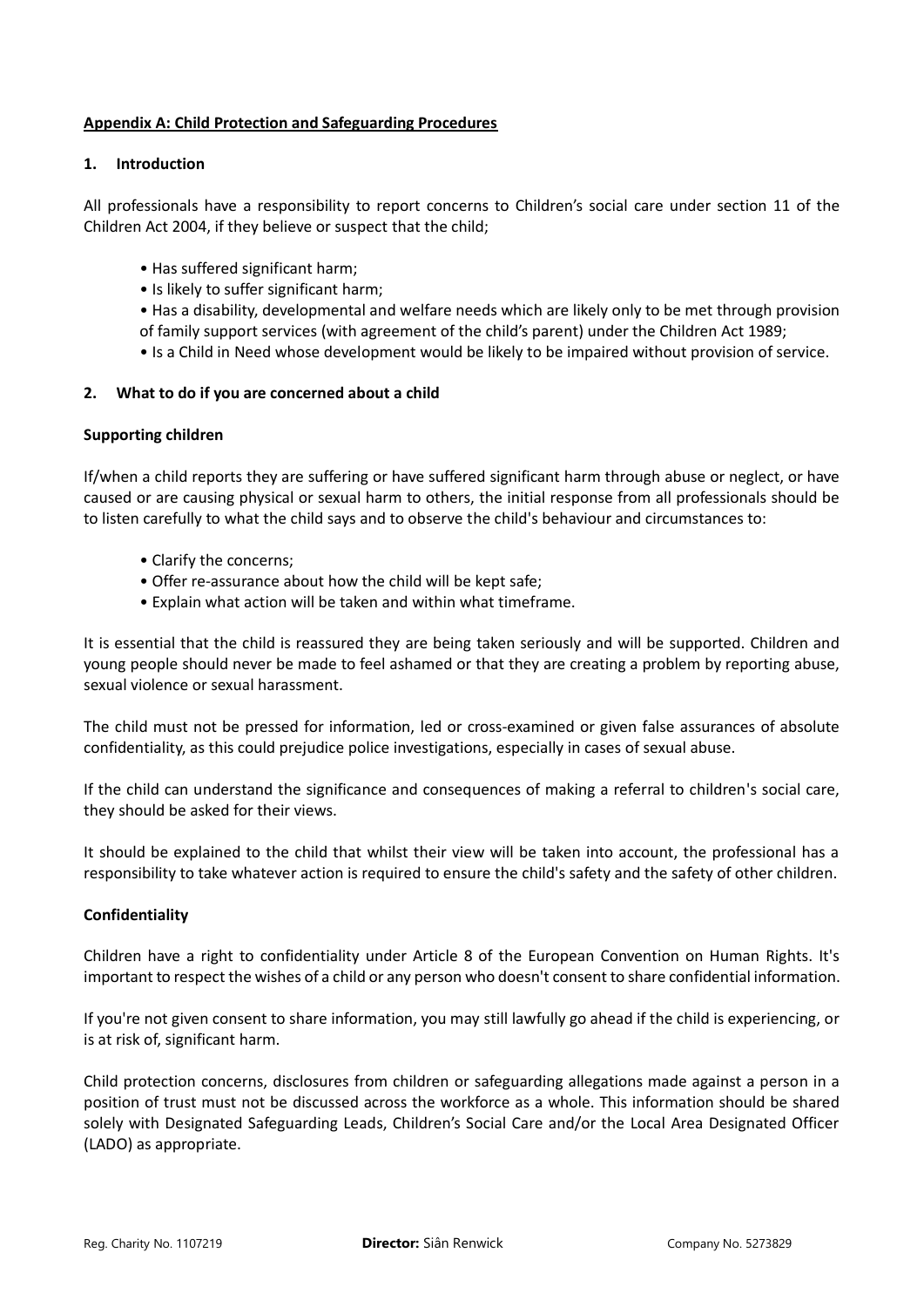Personal information which is shared by the child or young person on a 1:1 level, such as sexual orientation or gender identification, should not be disclosed to the workforce as a whole.

If staff and volunteers wish to discuss situations with colleagues to gain a wider perspective, this should be done on an anonymous basis with names and other identifying information relating to the child and their family remaining strictly confidential.

### **Seven golden rules for information sharing**

1. Remember that the Data Protection Act 1998 and human rights law are not barriers to justified information sharing, but provide a framework to ensure that personal information about living individuals is shared appropriately.

2. Be open and honest with the individual (and/or their family where appropriate) from the outset about why, what, how and with whom information will, or could be shared, and seek their agreement, unless it is unsafe or inappropriate to do so.

3. Seek advice from other practitioners if you are in any doubt about sharing the information concerned, without disclosing the identity of the individual where possible.

4. Share with informed consent where appropriate and, where possible, respect the wishes of those who do not consent to share confidential information. You may still share information without consent if, in your judgement, there is good reason to do so, such as where safety may be at risk. You will need to base your judgement on the facts of the case. When you are sharing or requesting personal information from someone, be certain of the basis upon which you are doing so. Where you have consent, be mindful that an individual might not expect information to be shared.

5. Consider safety and well-being: Base your information sharing decisions on considerations of the safety and well-being of the individual and others who may be affected by their actions.

6. Necessary, proportionate, relevant, adequate, accurate, timely and secure: Ensure that the information you share is necessary for the purpose for which you are sharing it, is shared only with those individuals who need to have it, is accurate and up-to-date, is shared in a timely fashion, and is shared securely.

7. Keep a record of your decision and the reasons for it – whether it is to share information or not. If you decide to share, then record what you have shared, with whom and for what purpose.

### **Dealing with Disclosures**

### **All staff should ensure:**

A member of staff who is approached by a child should listen positively and try to reassure them. They cannot promise complete confidentiality and should explain that they may need to pass information to other professionals, to help keep the child or other children safe. The degree of confidentiality should always be governed by the need to protect the child.

Additional consideration needs to be given to children with communication difficulties and for those whose preferred language is not English. It is important to communicate with them in a way that is appropriate to their age, understanding and preference.

All staff should know who the *Quest for Learning* DSL is and who to approach if the DSL is unavailable, in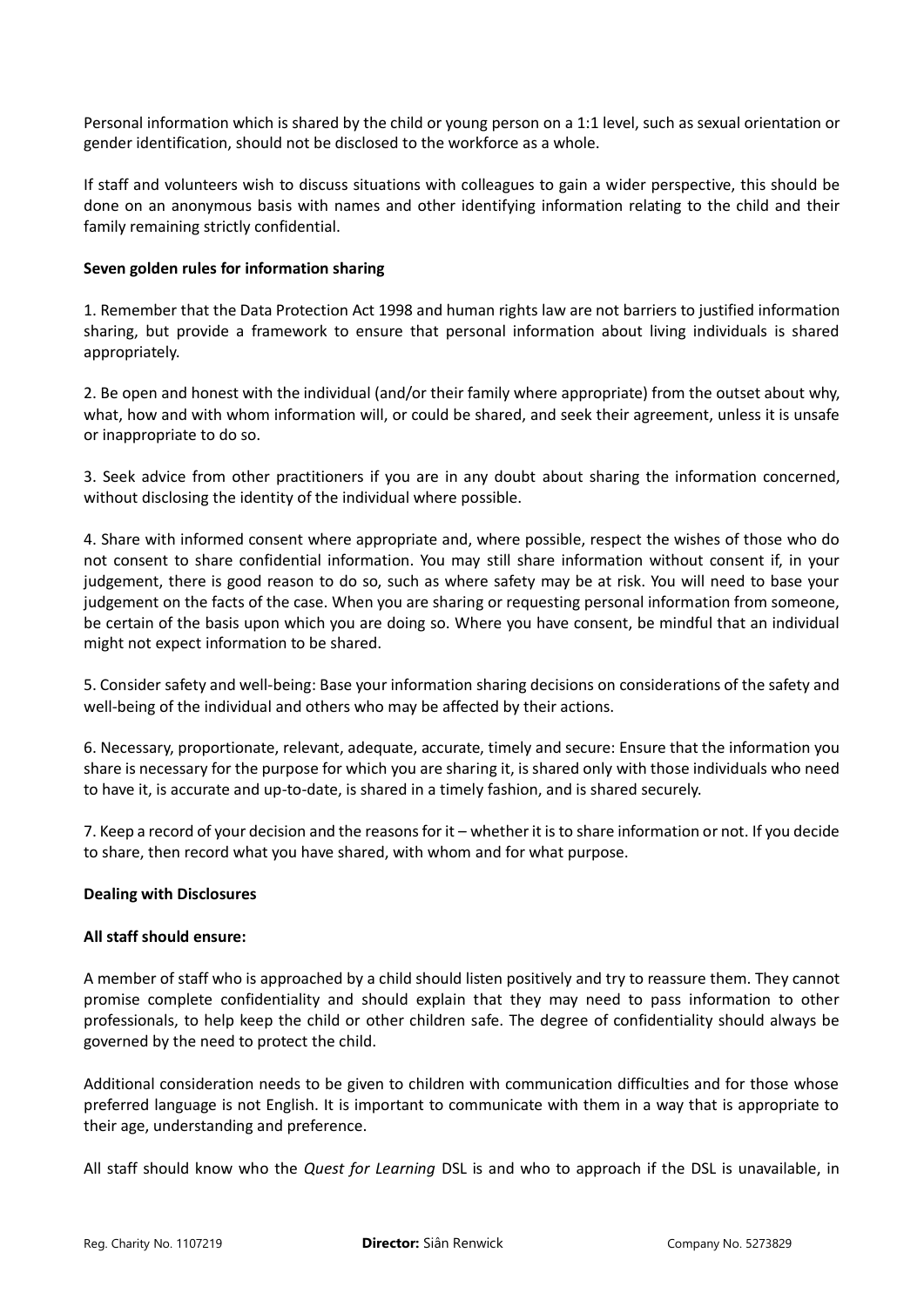addition tutors must familiarise themselves with this information for each school they are contracted to work in for *Quest for Learning*. Ultimately, all staff have the right to make a referral to the police or social care directly and should do this if, for whatever reason, there are difficulties following the agreed protocol, e.g., they are the only adult on the premises at the time and have concerns about sending a child home.

### **Guiding principles: the seven R's:**

#### **Receive**

- Listen to what is being said, without displaying shock or disbelief
- Accept what is said and take it seriously
- Make a note of what has been said as soon as practicable.

#### **Reassure**

- Reassure the pupil, but only so far as is honest and reliable
- Don't make promises you may not be able to keep, e.g., 'I'll stay with you' or 'everything will be alright now' or 'I'll keep this confidential'
- Do reassure, e.g., you could say: 'I believe you', 'I am glad you came to me', 'I am sorry this has happened', 'We are going to do something together to get help'.

#### **Respond**

- Respond to the pupil only as far as is necessary for you to establish whether or not you need to refer this matter, but do not interrogate for full details
- Do not ask 'leading' questions, i.e., 'did he touch your private parts?' or 'did she hurt you?' Such questions may invalidate your evidence (and the child's) in any later prosecution in court
- Do not ask the child why something has happened.
- Do not criticise the alleged perpetrator; the pupil may care about him/her, and reconciliation may be possible
- Do not ask the pupil to repeat it all for another member of staff. Explain what you have to do next and whom you have to talk to. Reassure the pupil that it will be a senior member of staff.

### **Report**

- Share concerns with the DSL as soon as possible
- *Tutors must share concerns with the school DSL as soon as possible, this must be followed up by informing the Quest for Learning DSL that a referral has been made. This should be done via the QfL Safeguarding Alert Form*
- If you are not able to contact your DSL or the Deputy, and the child is at risk of immediate harm, contact the MASH or Police immediately.

### **Record**

- If possible, make some very brief notes at the time, and record them as soon as possible
- Keep your original notes on file
- Record the date, time, place, persons present and noticeable non-verbal behaviour, and the words used by the child. If the child uses sexual 'pet' words, record the actual words used, rather than translating them into 'proper' words
- Complete a body map to indicate the position of any noticeable bruising
- Record facts and observable things, rather than your 'interpretations' or 'assumptions'.

### **Remember**

- Support the child: listen, reassure, and be available
- Complete confidentiality is essential. Share your knowledge only with appropriate professional colleagues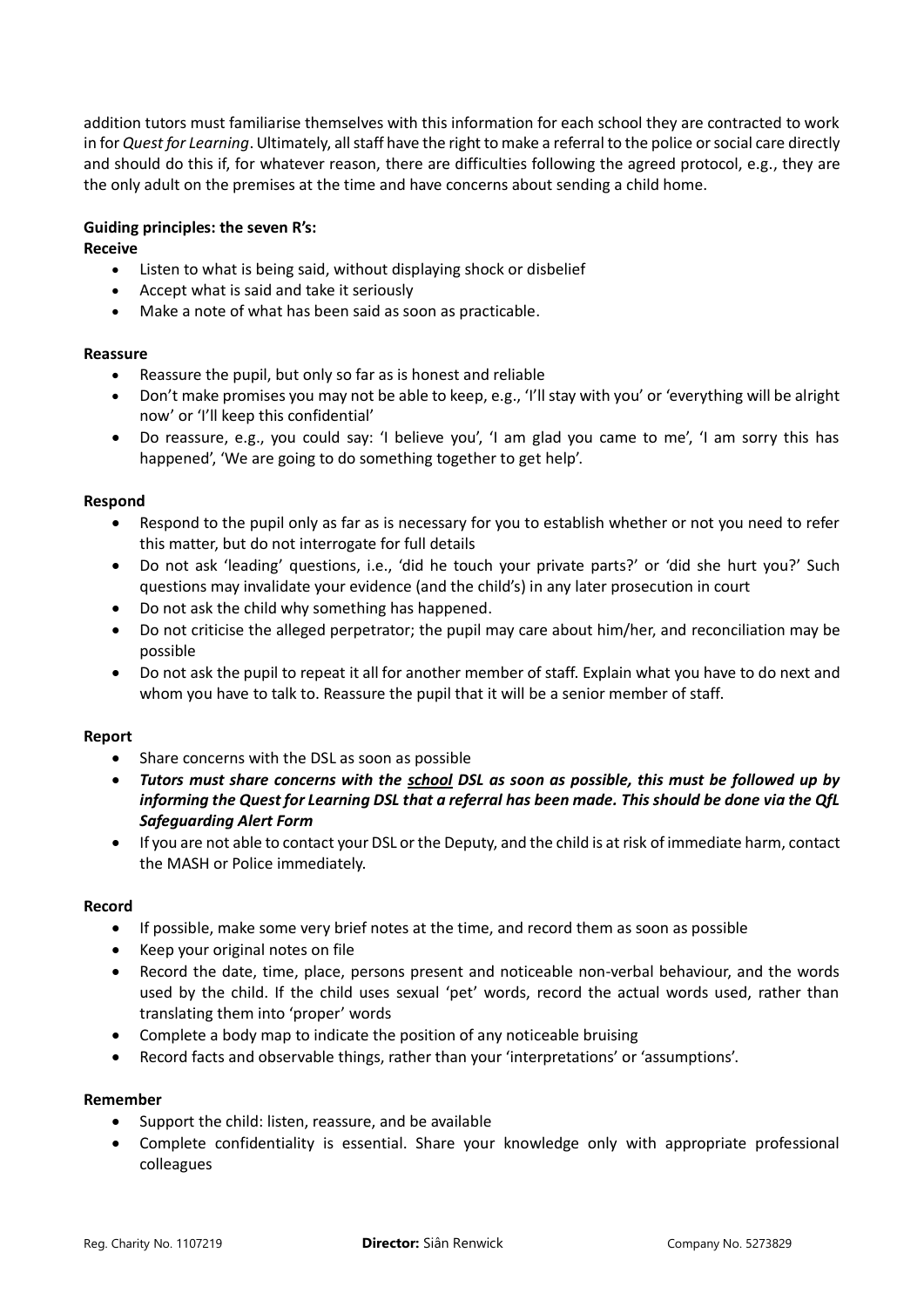• Try to get some support for yourself if you need it.

### **Review processes (led by** *school* **DSL in collaboration with** *Quest for Learning* **DSL if necessary)**

- Has the action taken provided good outcomes for the child?
- Did the procedure work?
- Were any deficiencies or weaknesses identified in the procedure? Have these been remedied?
- Is further training required?

#### **Supporting those working with children**

*Quest for Learning* recognises that staff who have become involved with a child who has suffered harm, or appears to be likely to suffer harm may find the situation stressful and upsetting. It is important that all staff supporting children are able to discuss safeguarding concerns with the Designated Safeguarding Lead and with their line manager in regular supervision. *Quest for Learning* also recognise that our Designated Person(s) should have access to support and appropriate workshops, courses or meetings as organised by the LA.

#### **3. To report a new concern**

#### **Immediate concerns about a child**

The Multi-Agency Safeguarding Hub (MASH) is the front door to Children's Social Care for all child protection and immediate safeguarding concerns. If there is an immediate safeguarding concern, for example:

- Allegations/concerns that the child has been sexually/physically abused
- Concerns that the child is suffering from severe neglect or other severe health risks
- Concern that a child is living in or will be returned to a situation that may place him/her at immediate risk
- The child is frightened to return home
- The child has been abandoned or parent is absent.

You should call the MASH immediately. Tel: 0345 050 7666

The Oxfordshire MASH Referral Form (MASH Enquiry online referral form) may be used by professionals only to refer children to social services. Or you can email a report to the MASH on the secure email on: [mash](mailto:mash-childrens@oxfordshire.gcsx.gov.uk)[childrens@oxfordshire.gcsx.gov.uk](mailto:mash-childrens@oxfordshire.gcsx.gov.uk)

**If you have a concern about a child/family but it is not an immediate safeguarding concern,** you should refer to the Threshold of Needs matrix which can be found at: <https://www.oscb.org.uk/documents/threshold-of-needs-2021/>

This tool is designed to support professionals to make decisions as to whether contact should be made with Children's Social Care.

If after consulting the Threshold of Needs, you still have concerns that do not require an immediate safeguarding response, you should contact the Locality and Community Support Service (LCSS) and request a 'no names' consultation (meaning you don't give the child's name). You can then discuss the situation with them and they will advise you on what to do next. If a referral needs to be made, they will advise you of this.

- LCSS Central: 0345 241 2705
- LCSS North (including Banbury, Witney, Bicester, Carterton and Woodstock): 0345 241 2703
- LCSS South (including Abingdon, Faringdon, Wantage, Thame, Didcot and Henley): 0345 241 2608.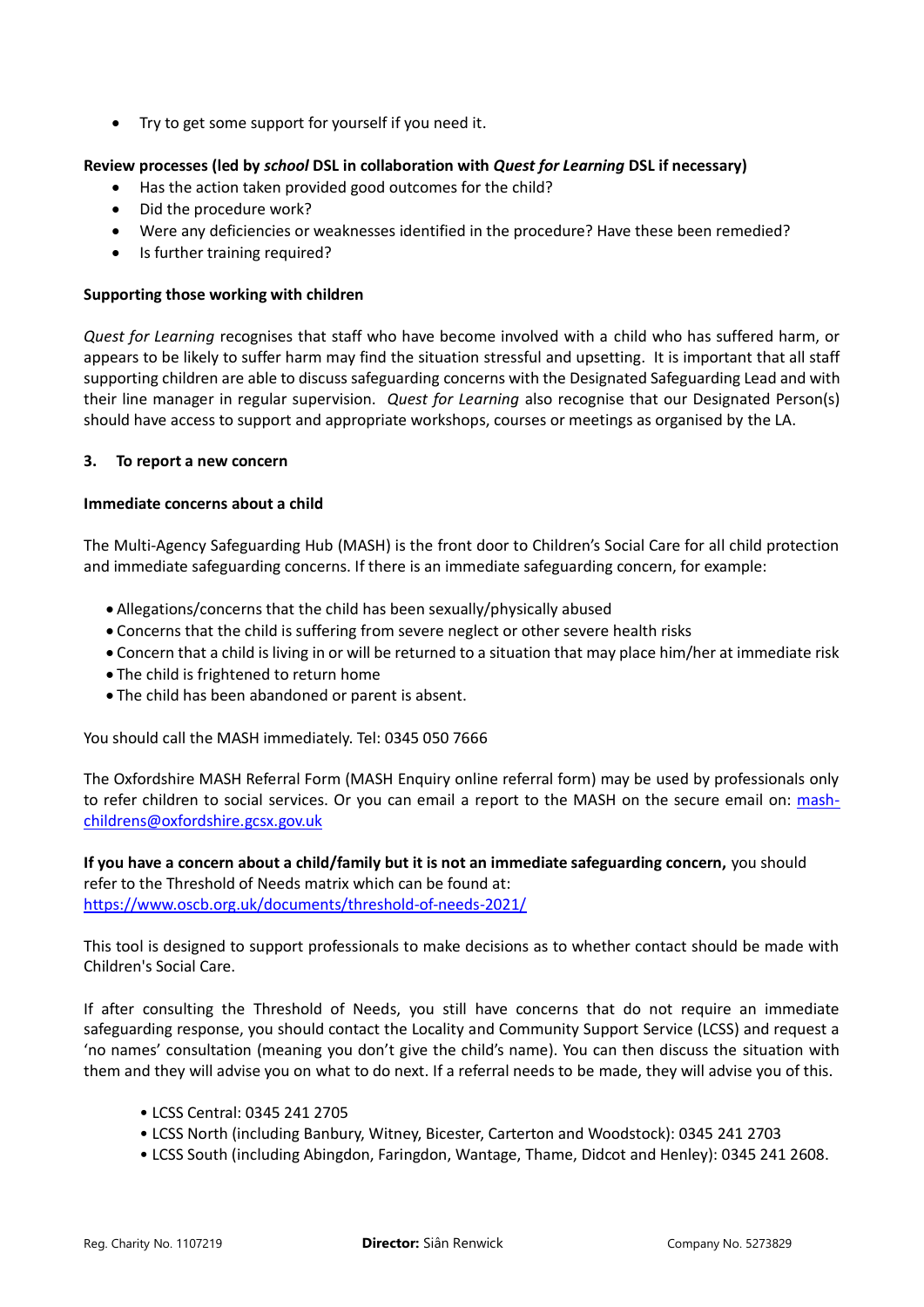If you have a concern out of office hours call Emergency Duty Team on 0800 833 408.

### **4. Referrals on open cases**

If you want to speak to someone about an already open case contact the relevant Children's Social Care Team. If you do not have the name and contact details for the relevant Social Worker, contact the MASH on 0345 050 7666.

### **5. Allegations against others working with children, including Quest for Learning staff and volunteers**

All allegations of abuse by those who work with children must be taken seriously, whether they are in a paid or unpaid capacity. This procedure should be applied when there is an allegation or concern that a person who works with children, has:

- Behaved in a way that has harmed a child, or may have harmed a child;
- Possibly committed a criminal offence against or related to a child;
- Behaved towards a child or children in a way that indicates he or she may pose a risk of harm to children;
- Behaved or may have behaved in a way that indicates they may not be suitable to work with children.

In dealing with allegations or concerns against an adult, staff must:

- Report any concerns about the conduct of any member of staff or volunteer to the DSL as soon as possible;
- If an allegation is made against the Executive Director, the concerns need to be raised with the Chair of Trustees as soon as possible. If the Chair of Trustees is not available, then the Designated Officer for Oxfordshire should be contacted directly;
- There may be situations when the DSL or Chair of Trustees will want to involve the police immediately, for example, if the person is deemed to be an immediate risk to children or there is evidence of a possible criminal offence;
- Once an allegation has been received by the DSL or Chair of Trustees, they will contact the LADO on 01865 810603 or [lado.safeguardingchildren@oxfordshire.gov.uk](mailto:lado.safeguardingchildren@oxfordshire.gov.uk) as soon as possible and before carrying out any investigation into the allegation other than preliminary enquiries.

In liaison with the LADO, the school will determine how to proceed and if necessary, a referral will be made to the MASH and/or the police.

The named Designated Officer (LADO) for Oxfordshire County Council is Jo Lloyd – [jo.lloyd@oxfordshire.gov.uk.](mailto:jo.lloyd@oxfordshire.gov.uk)

The Designated Officer or a member of the team, will assess the information provided and advise on next steps, in line with KCSiE 2021 part 4, and Oxfordshire County Council's Designated Officers' local procedures.

As an approved provider of tuition through the National Tutoring Programme, *Quest for Learning* is responsible for notifying the Prime Supplier of any safeguarding concerns, including, but not limited to, allegations of misconduct by *Quest for Learning* staff or volunteers, in line with their reporting framework and requirements.

Further details can be found in the *Quest for Learning* Allegations Policy.

### **6. Whistleblowing in a safeguarding context**

We recognise that children cannot be expected to raise concerns in an environment where those in a position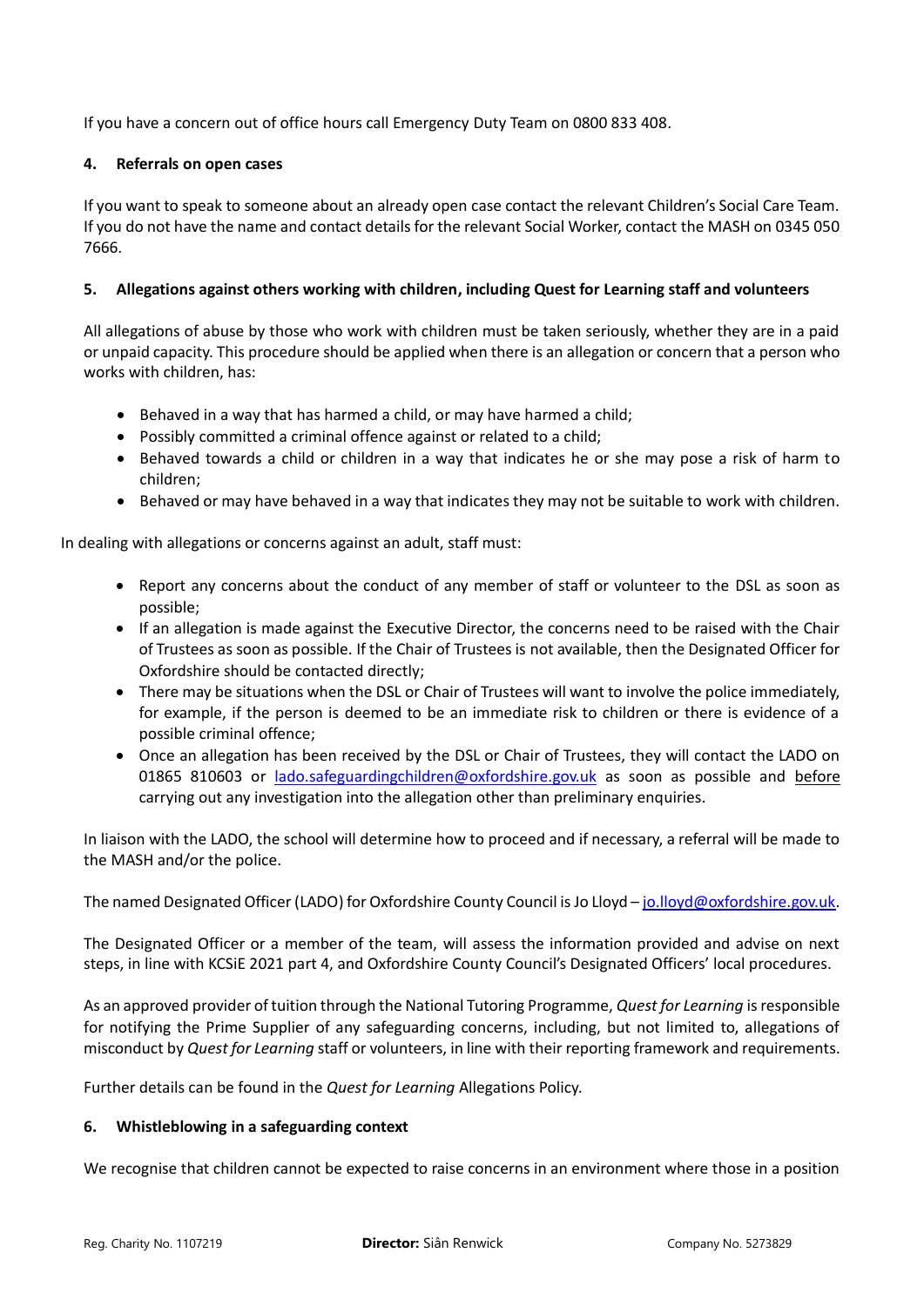of trust fail to do so. All those in a position of trust should be aware of their duty to raise concerns about dangerous or illegal activity, or any wrongdoing within their organisation.

While *Quest for Learning* has a separate whistleblowing policy, this is a summary that outlines the process when there is a concern that safeguarding issues have not been reported or followed correctly.

This does not replace the whistleblowing policy and should be read in conjunction with the charity's policy which is available to all and can be accessed a[t www.questforlearning.org.uk/content/qfl-policies-schools](http://www.questforlearning.org.uk/content/qfl-policies-schools)

**Whistleblowing** is a term that is used when staff want to report a concern within their organisation that involves their manager or a person senior to them in the organisation which may prevent them from following the normal reporting systems.

There are a limited number of areas that can be called Whistleblowing, and the policy protects staff from being punished for raising concerns.

Within *Quest for Learning*, the Executive Director is the senior manager and responsible for all staff. If you are concerned that any member of staff within the charity is not following safeguarding processes or behaving in a way that is placing children at risk, you should, in the first place, make the Executive Director aware.

If your concern is about the Executive Director, you should raise this with our Chair of the Board of Trustees.

If you would prefer to raise your concerns outside of the charity, then you are able to contact the NSPCC whistleblowing line on 0800 028 0285 or email [help@nspcc.org.uk](mailto:help@nspcc.org.uk) for national organisations or make contact with Oxfordshire County Council.

If you believe that a member of staff is harming a child (an allegation) and this has been reported to the Executive Director and no/ insufficient action has been taken, or the member of staff you have concerns about is the Executive Director, then you are able to contact the Designated Officers team (LADO) on 01865 810603 or email [lado.safeguardingchildren@oxfordshire.gov.uk](mailto:lado.safeguardingchildren@oxfordshire.gov.uk)

Further guidance for staff can be accessed through:

<https://www.gov.uk/government/publications/what-to-do-if-youre-worried-a-child-is-being-abused--2> and through the NSPCC website<https://www.nspcc.org.uk/what-is-child-abuse/types-of-abuse/>

### **7. Preventing radicalisation**

All of our staff are encouraged to undertake online Prevent Awareness training to support them in identifying radicalisation and in understanding what steps they need to take to protect the children and families *Quest for Learning* works with.

This offers an introduction to the Prevent duty and explains how it aims to safeguard vulnerable people from being radicalised, supporting terrorism or becoming terrorists themselves: [http://www.elearning.prevent.homeoffice.gov.uk](http://www.elearning.prevent.homeoffice.gov.uk/)

Link to OSCB guidance on PREVENT<https://www.oscb.org.uk/safeguarding-themes/prevent/>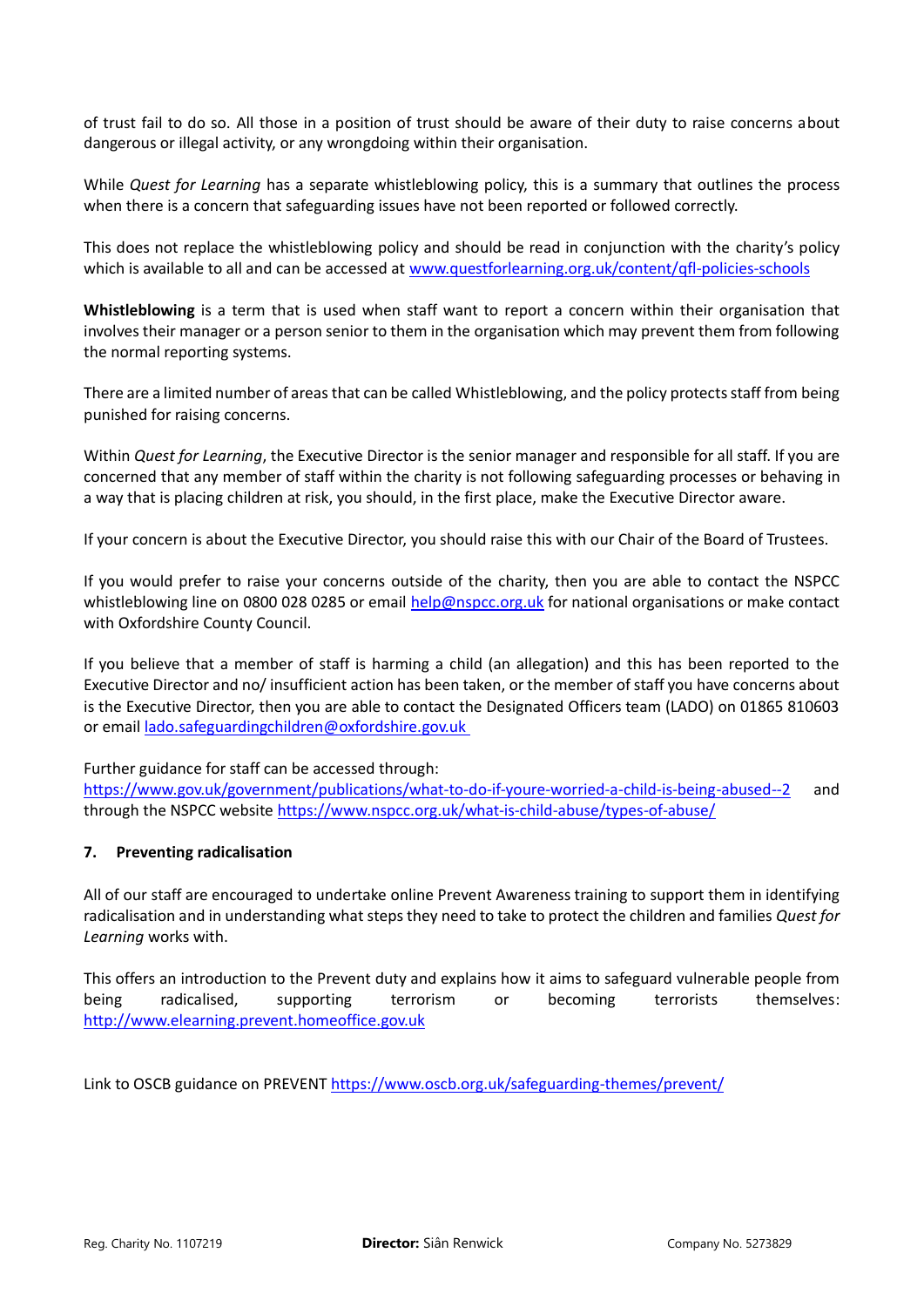## **Appendix B: Abuse and Neglect**

Knowing what to look for is vital to the early identification of abuse and neglect. **All** staff should be aware of indicators of abuse and neglect so that they are able to identify cases of children who may be in need of help or protection. If staff are unsure, they should **always** speak to the designated safeguarding lead (or deputy).

**All** school and college staff should be aware that abuse, neglect and safeguarding issues are rarely stand-alone events that can be covered by one definition or label. In most cases, multiple issues will overlap with one another.

## **Definitions and Indicators of abuse and neglect**

**Abuse**: a form of maltreatment of a child. Somebody may abuse or neglect a child by inflicting harm or by failing to act to prevent harm. Children may be abused in a family or in an institutional or community setting by those known to them or, more rarely, by others. Abuse can take place wholly online, or technology may be used to facilitate offline abuse. Children may be abused by an adult or adults or by another child or children.

**Physical abuse**: a form of abuse which may involve hitting, shaking, throwing, poisoning, burning or scalding, drowning, suffocating or otherwise causing physical harm to a child. Physical harm may also be caused when a parent or carer fabricates the symptoms of, or deliberately induces, illness in a child.

## **Indicators of physical abuse / factors that should increase concern**

- Multiple bruising or bruises and scratches (especially on the head and face)
- Clusters of bruises  $-e.g.,$  fingertip bruising (caused by being grasped)
- Bruises around the neck and behind the ears the most common abusive injuries are to the head
- Bruises on the back, chest, buttocks, or on the inside of the thighs
- Marks indicating injury by an instrument e.g., linear bruising (stick), parallel bruising (belt), marks of a buckle
- Bite marks
- Deliberate burning may also be indicated by the pattern of an instrument or object  $-e.g.,$  electric fire, cooker, cigarette
- Scalds with upward splash marks or *tide marks*
- Untreated injuries
- Recurrent injuries or burns
- Bald patches.

# **In the social context of the school, it is normal to ask about a noticeable injury. The response to such an enquiry is generally light-hearted and detailed. So, most of all, concern should be increased when:**

- the explanation given does not match the injury
- the explanation uses words or phrases that do not match the vocabulary of the child (adult words)
- no explanation is forthcoming
- the child (or the parent/carer) is secretive or evasive
- the injury is accompanied by allegations of abuse or assault.

### **You should be concerned if the child or young person:**

- is reluctant to have parents/carers contacted
- runs away or shows fear of going home
- is aggressive towards themselves or others
- flinches when approached or touched
- is reluctant to undress to change clothing for sport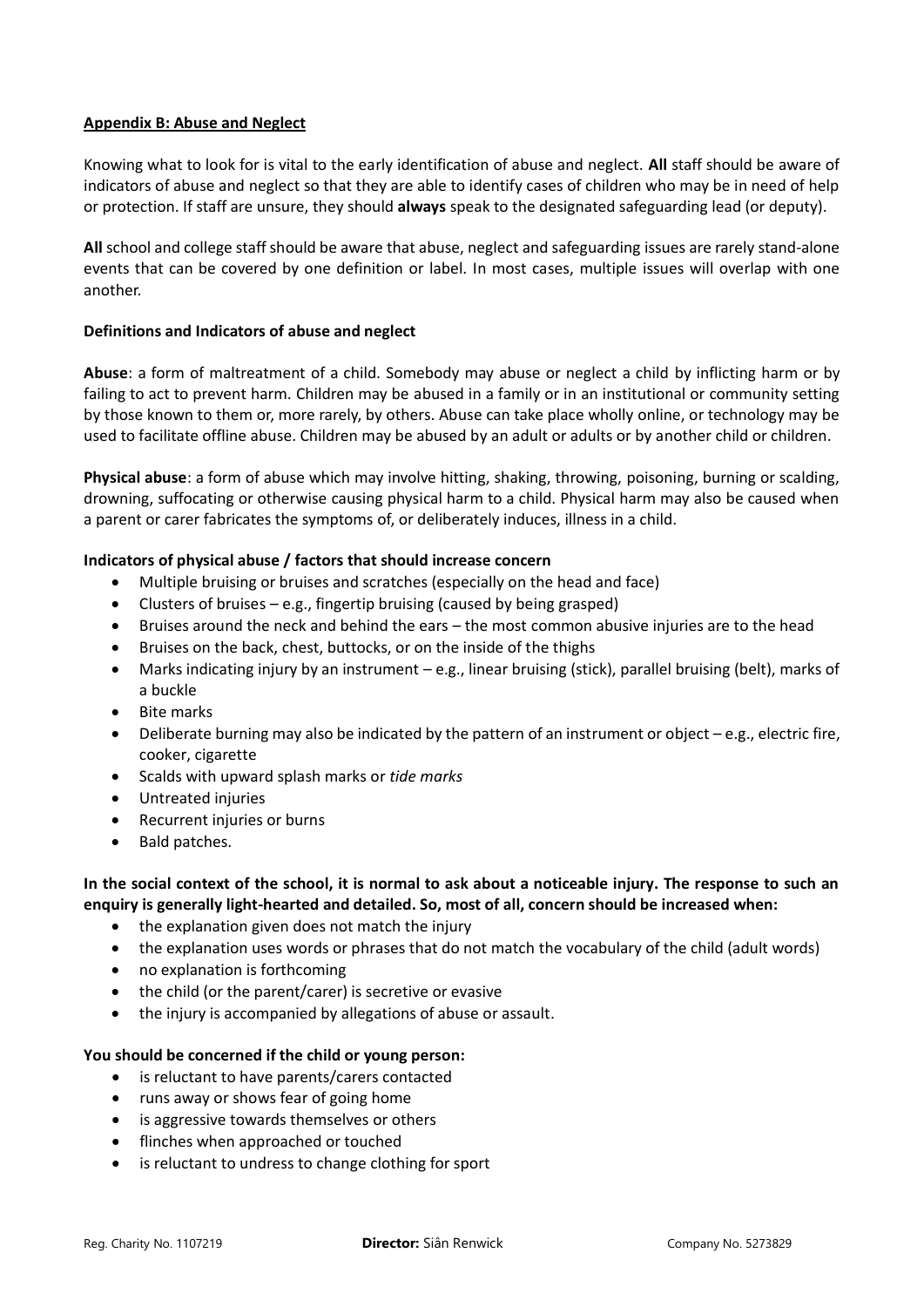- wears long sleeves during hot weather
- is unnaturally compliant in the presence of parents/carers.
- has a fear of medical help or attention
- admits to a punishment that appears excessive.

Link to OSCB guidance on physical abuse<https://www.oscb.org.uk/safeguarding-themes/physical-abuse/>

**Emotional abuse**: the persistent emotional maltreatment of a child such as to cause severe and adverse effects on the child's emotional development. It may involve conveying to a child that they are worthless or unloved, inadequate, or valued only insofar as they meet the needs of another person. It may include not giving the child opportunities to express their views, deliberately silencing them or 'making fun' of what they say or how they communicate. It may feature age or developmentally inappropriate expectations being imposed on children. These may include interactions that are beyond a child's developmental capability as well as overprotection and limitation of exploration and learning or preventing the child from participating in normal social interaction. It may involve seeing or hearing the ill-treatment of another. It may involve serious bullying (including cyberbullying), causing children frequently to feel frightened or in danger, or the exploitation or corruption of children. Some level of emotional abuse is involved in all types of maltreatment of a child, although it may occur alone.

### **Indicators of emotional abuse**

### **Developmental issues**

- Delays in physical, mental and emotional development
- Poor school performance
- Speech disorders, particularly sudden disorders or changes.

### **Behaviour**

- Acceptance of punishment which appears excessive
- Over-reaction to mistakes
- Continual self-deprecation (I'm stupid, ugly, worthless etc)
- Neurotic behaviour (such as rocking, hair-twisting, thumb-sucking)
- Self-mutilation
- Suicide attempts
- Drug/solvent abuse
- Running away
- Compulsive stealing, scavenging
- Acting out
- Poor trust in significant adults
- Regressive behaviour  $-e.g.,$  wetting
- Eating disorders
- Destructive tendencies
- Neurotic behaviour
- Arriving early at school, leaving late.

## **Social issues**

- Withdrawal from physical contact
- Withdrawal from social interaction
- Over-compliant behaviour
- Insecure, clinging behaviour
- Poor social relationships.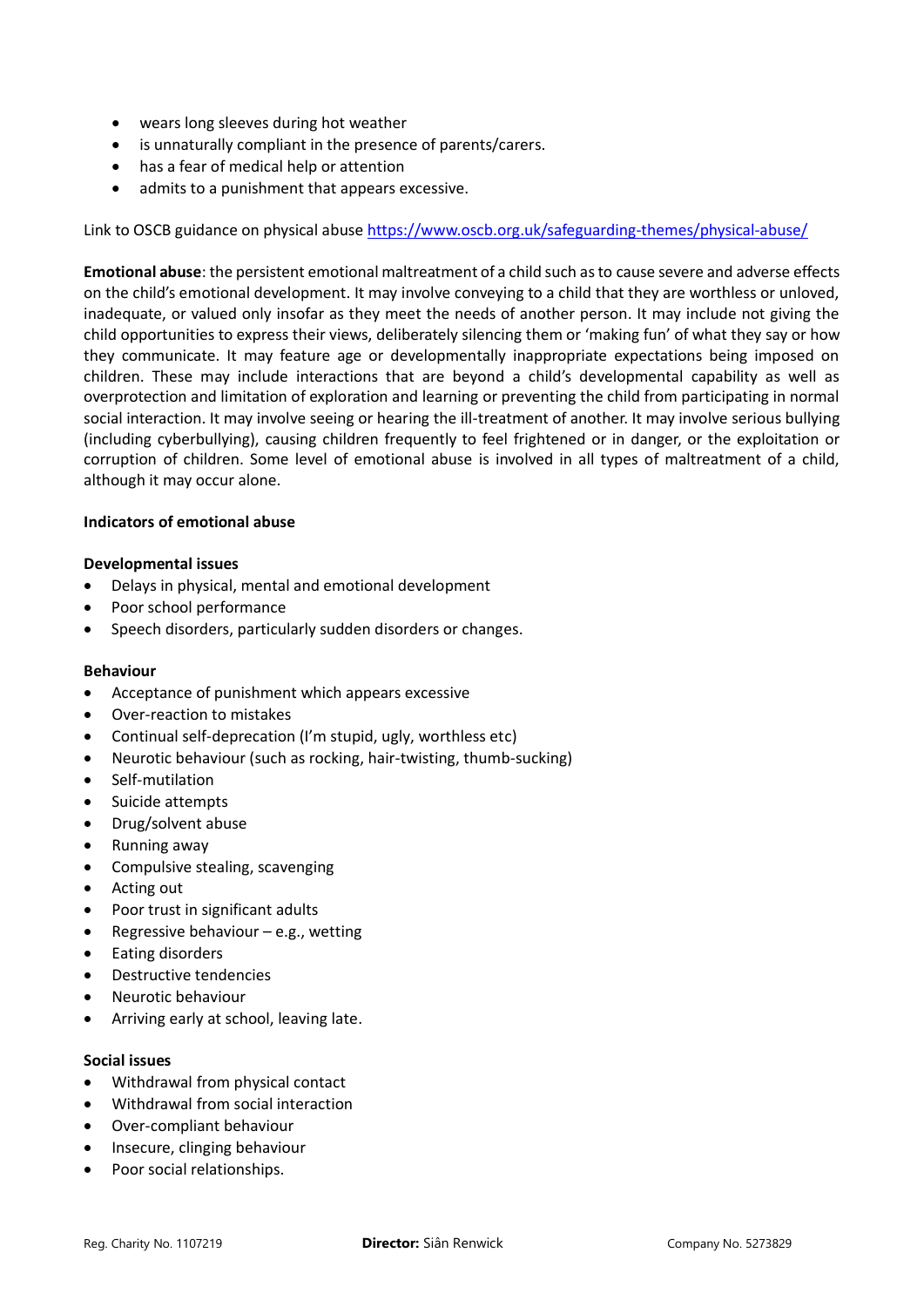### **Emotional responses**

- Extreme fear of new situations
- Inappropriate emotional responses to painful situations ("I deserve this")
- Fear of parents being contacted
- Self-disgust
- Low self-esteem
- Unusually fearful with adults
- Lack of concentration, restlessness, aimlessness
- Extremes of passivity or aggression.

Most harm is produced in *low warmth, high criticism* homes, not from single incidents. Emotional abuse is difficult to define, identify/recognise and/or prove. Emotional abuse is chronic and cumulative and has a longterm impact.

It is sometimes possible to spot emotionally abusive behavior from parents and carer/s to their children, by the way that the adults are speaking to, or behaving towards children. An appropriate challenge or intervention could affect positive change and prevent more intensive work being carried out later on.

Link to OSCB guidance on emotional abuse [https://www.oscb.org.uk/safeguarding-themes/emotional](https://www.oscb.org.uk/safeguarding-themes/emotional-abuse/)[abuse/](https://www.oscb.org.uk/safeguarding-themes/emotional-abuse/)

Link to OSCB guidance on domestic abus[e https://www.oscb.org.uk/safeguarding-themes/domestic-abuse/](https://www.oscb.org.uk/safeguarding-themes/domestic-abuse/)

**Sexual abuse**: involves forcing or enticing a child or young person to take part in sexual activities, not necessarily involving a high level of violence, whether or not the child is aware of what is happening. The activities may involve physical contact, including assault by penetration (for example rape or oral sex) or nonpenetrative acts such as masturbation, kissing, rubbing and touching outside of clothing. They may also include non-contact activities, such as involving children in looking at, or in the production of, sexual images, watching sexual activities, encouraging children to behave in sexually inappropriate ways, or grooming a child in preparation for abuse. Sexual abuse can take place online, and technology can be used to facilitate offline abuse. Sexual abuse is not solely perpetrated by adult males. Women can also commit acts of sexual abuse, as can other children. The sexual abuse of children by other children is a specific safeguarding issue in education see sections on *peer-on-peer abuse* and *sexual violence and sexual harassment between children* below.

### **Characteristics of child sexual abuse:**

- it is often planned and systematic people do not sexually abuse children by accident, though sexual abuse can be opportunistic
- grooming the child people who abuse children take care to choose a vulnerable child and often spend time making them dependent
- grooming the child's environment abusers try to ensure that potential adult protectors (parents and other carers especially) are not suspicious of their motives.

Most people who sexually abuse children are men, but some women sexually abuse too.

### **Indicators of sexual abuse**

### **Physical observations**

- Damage to genitalia, anus or mouth
- Sexually transmitted diseases
- Unexpected pregnancy, especially in very young girls
- Soreness in genital area, anus or mouth and other medical problems such as chronic itching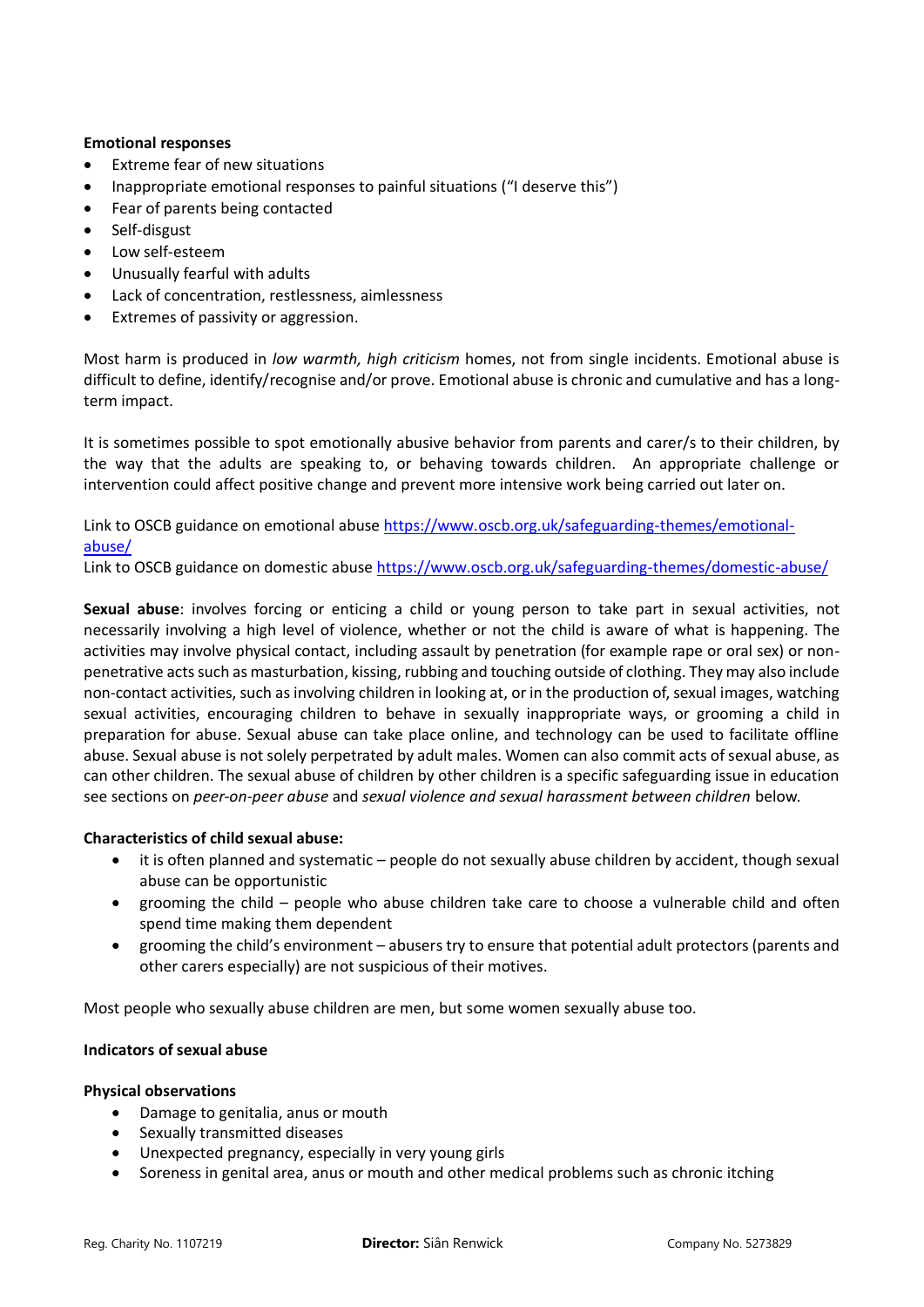• Unexplained recurrent urinary tract infections and discharges or abdominal pain.

### **Behavioural observations**

- Sexual knowledge inappropriate for age
- Sexualised behaviour or affection inappropriate for age
- Sexually provocative behaviour/promiscuity
- Hinting at sexual activity. Inexplicable decline in school performance
- Depression or other sudden apparent changes in personality as becoming insecure or clinging
- Lack of concentration, restlessness, aimlessness
- Socially isolated or withdrawn
- Overly compliant behaviour
- Acting out, aggressive behaviour
- Poor trust or fear concerning significant adults
- Regressive behaviour
- Onset of wetting, by day or night; nightmares
- Onset of insecure, clinging behaviour
- Arriving early at school, leaving late, running away from home
- Suicide attempts, self-mutilation, self-disgust
- Suddenly drawing sexually explicit pictures
- Eating disorders or sudden loss of appetite or compulsive eating
- Regressing to younger behaviour patterns such as thumb sucking or bringing out discarded cuddly toys
- Become worried about clothing being removed.

Link to OSCB guidance on sexual abuse<https://www.oscb.org.uk/safeguarding-themes/sexual-abuse/>

**Neglect**: the persistent failure to meet a child's basic physical and/or psychological needs, likely to result in the serious impairment of the child's health or development. Neglect may occur during pregnancy, for example, as a result of maternal substance abuse. Once a child is born, neglect may involve a parent or carer failing to: provide adequate food, clothing and shelter (including exclusion from home or abandonment); protect a child from physical and emotional harm or danger; ensure adequate supervision (including the use of inadequate care-givers); or ensure access to appropriate medical care or treatment. It may also include neglect of, or unresponsiveness to, a child's basic emotional needs.

### **NSPCC research has highlighted the following examples of the neglect of children under 12:**

- Frequently going hungry
- Frequently having to go to school in dirty clothes
- Regularly having to look after themselves because of parents being away or having problems such as drug or alcohol misuse
- Being abandoned or deserted
- Living at home in dangerous physical conditions
- Not being taken to the doctor when ill
- Not receiving dental care.

Neglect is a difficult form of abuse to recognise and is often seen as less serious than other categories. It is, however, very damaging: children who are neglected often develop more slowly than others and may find it hard to make friends and fit in with their peer group.

Neglect is often noticed at a stage when it does not pose a risk to the child. The duty to safeguard and promote the welfare of children (*What to do if You're Worried a Child is Being Abused* DfE 2015) would suggest that an appropriate intervention or conversation at this early stage can address the issue and prevent a child continuing to suffer until it reaches a point when they are at risk of harm or in significant need.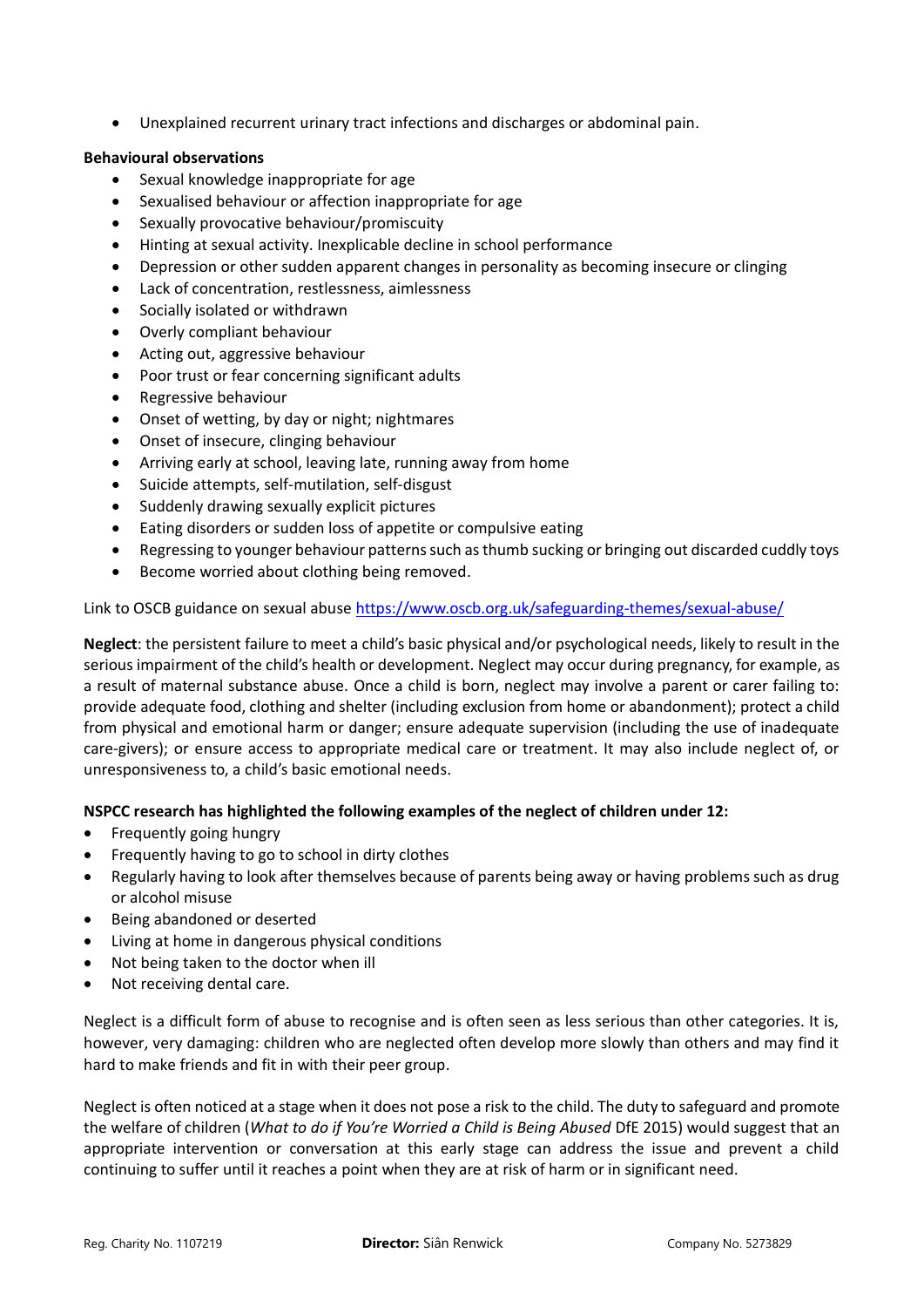Link to the OSCBB guidance on Neglect and toolkit: http://www.oscb.org.uk/safeguarding-themes/neglect/

Neglect is often linked to other forms of abuse, so any concerns *Quest for Learning* staff have should at least be discussed with the school DSL.

#### **Indicators of neglect**

The following is a summary of some of the indicators that may suggest a child is being abused or is at risk of harm. It is important to recognise that indicators alone cannot confirm whether a child is being abused. Each child should be seen in the context of their family and wider community and a proper assessment carried out by appropriate persons. What is important to keep in mind is that if you feel unsure or concerned, do something about it. Don't keep it to yourself. The OSCB childcare and development checklist/toolkit provides a more detailed list of indicators of neglect and is available to all staff

#### **Physical indicators of neglect**

- Constant hunger and stealing food
- Poor personal hygiene unkempt, dirty or smelly
- Underweight
- Dress unsuitable for weather
- Poor state of clothing
- Illness or injury untreated.

### **Behavioural indicators of neglect**

- Constant tiredness
- Frequent absence from school or lateness
- Missing medical appointments
- Isolated among peers
- Frequently unsupervised
- Stealing or scavenging, especially food.

### **Peer on peer abuse**

**All** staff should be aware that children can abuse other children (often referred to as peer-on-peer abuse). This is most likely to include, but may not be limited to:

- Bullying (including cyberbullying);
- Physical abuse such as hitting, kicking, shaking, biting, hair pulling, or otherwise
- Causing physical harm;
- Sexual violence, such as rape, assault by penetration and sexual assault
- Sexual harassment, such as sexual comments, remarks, jokes and online sexual harassment, which may be stand-alone or part of a broader pattern of abuse;
- Upskirting, which typically involves taking a picture under a person's clothing without them knowing, with the intention of viewing their genitals or buttocks to obtain sexual gratification, or cause the victim humiliation, distress or alarm;
- Sexting (also known as youth produced sexual imagery);
- Initiation/hazing type violence and rituals.

### **Sexual violence and sexual harassment between children**

Sexual violence and sexual harassment can occur between two children of any age and sex. It can also occur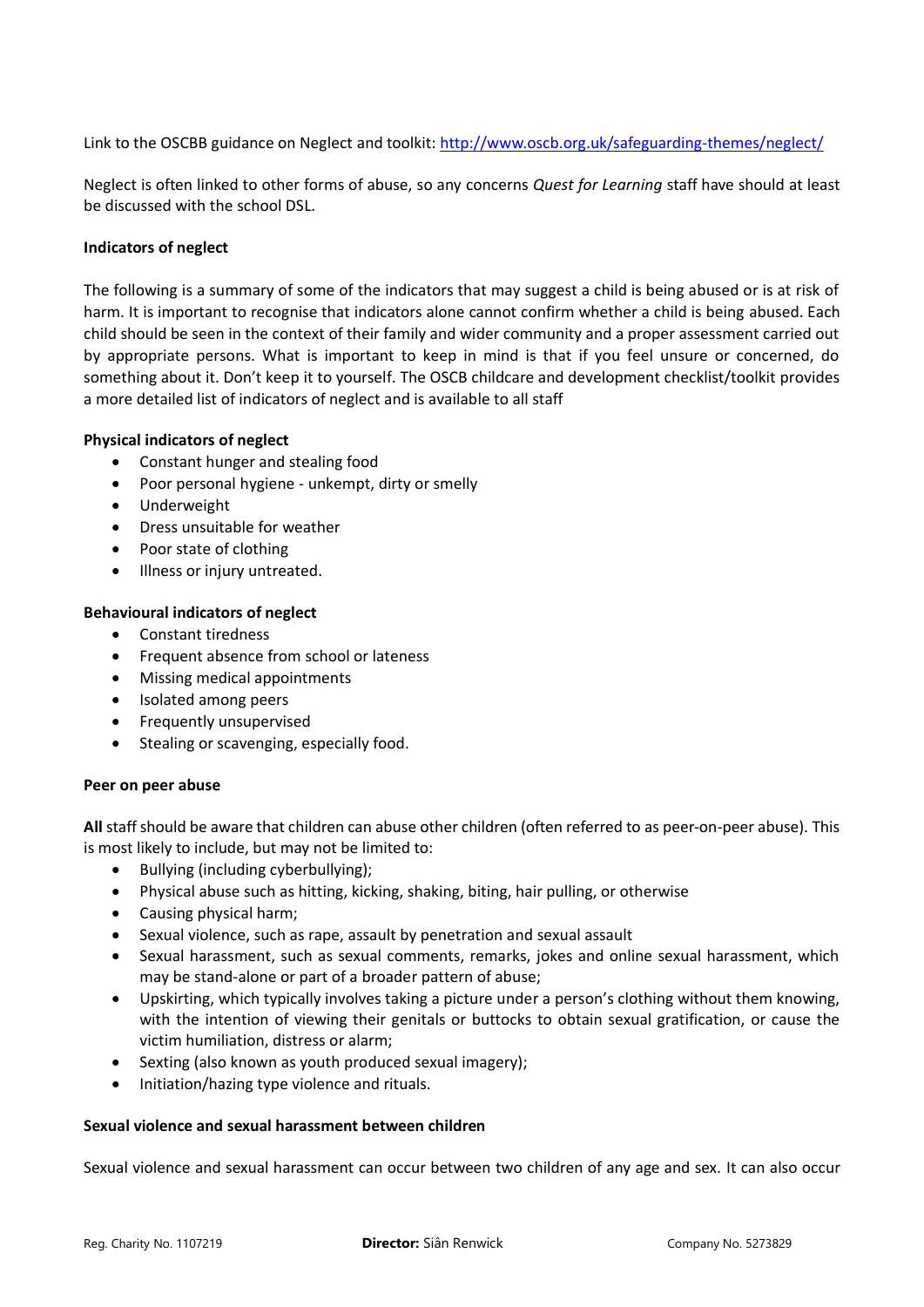online. It can also occur through a group of children sexually assaulting or sexually harassing a single child or group of children.

Children who are victims of sexual violence and sexual harassment will likely find the experience stressful and distressing. This will, in all likelihood, adversely affect their educational attainment as well as their emotional well-being. Sexual violence and sexual harassment exist on a continuum and may overlap; they can occur online and face to face (both physically and verbally) and are never acceptable. It is important that all victims are taken seriously and offered appropriate support.

Reports of sexual violence and sexual harassment are extremely complex to manage. It is essential that victims are protected, offered appropriate support and every effort is made to ensure their education is not disrupted. It is also important that other children, adult students and school and college staff are supported and protected as appropriate.

**All** staff should be aware of the increasing concern nationally relating to a culture of misogyny and sexual harassment in many schools. They should also be aware that sexual violence and sexual harassment are not acceptable and will not be tolerated. They should maintain an attitude of *'it could happen here'* and reports must not be passed off as 'banter' or part of growing up.

If a member of *Quest for Learning* staff has concerns about sexual violence and sexual harassment between children, they will follow the reporting guidelines as detailed in their school/*Quest for Learning* safeguarding policies and as set out in Part 5 of KCSiE 2021.

## **Appendix C: Online safety**

It is recognised by *Quest for Learning* that the use of technology presents challenges and risks to children and adults both inside and outside of the school setting.

*Quest for Learning* identifies that the issues can be broadly categorised into three areas of risk:

- **Content:** being exposed to illegal, inappropriate or harmful content, for example: pornography, fake news, racism, misogyny, self-harm, suicide, anti-Semitism, radicalisation and extremism.
- **Contact:** being subjected to harmful online interaction with other users; for example: peer to peer pressure, commercial advertising and adults posing as children or young adults with the intention to groom or exploit them for sexual, criminal, financial or other purposes'.
- **Conduct:** personal online behaviour that increases the likelihood of, or causes, harm; for example, making, sending and receiving explicit images (e.g. consensual and non-consensual sharing of nudes and semi-nudes and/or pornography, sharing other explicit images and online bullying; and
- **Commerce:** risks such as online gambling, inappropriate advertising, phishing and or financial scams. If you feel your pupils, students or staff are at risk, please report it to the Anti-Phishing Working Group [\(https://apwg.org/\)](https://apwg.org/).

The DSL has overall responsibility for online safeguarding within the Charity. The DSL and Executive Director have read Annex C regarding Online Safety within KCSiE 2021.

As schools and other organisations increasingly work online, it is essential that children are safeguarded from potentially harmful and inappropriate online material. *Quest for Learning* understand that where children are being asked to learn online at home the Department for Education has provided advice to support schools and colleges do so safely and will follow this advice where appropriate.

Further information about the Charity's specific approaches to this can be found in the Acceptable Use Policy for Staff and Remote Learning Guidelines for Parents/Carers.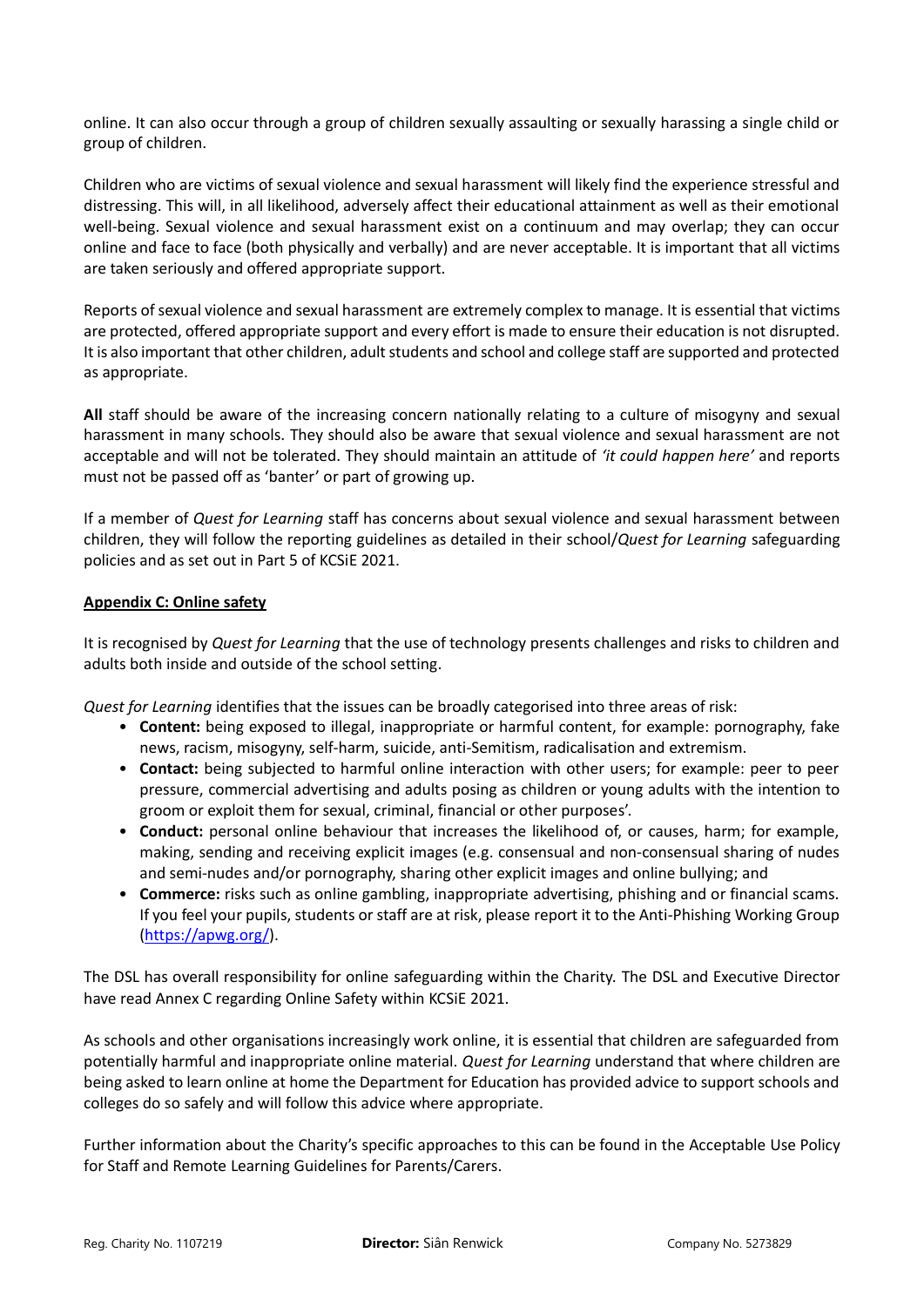### **Appendix D: Safeguarding issues**

**All** staff should have an awareness of safeguarding issues which can put children at risk of harm. Behaviours linked to issues such as drug taking, alcohol abuse, deliberately missing education and sexting (also known as youth produced sexual imagery) can put children in danger.

### **Mental Health**

Mental health and emotional wellbeing are important to our lives, in just the same way as physical health. Children and young people's mental health are a crucial factor in their overall wellbeing and can affect their learning and achievement. All children and young people will have varying mental health during their school career. However, some face significant life events which can seriously impact their emotional wellbeing and can include mental illness.

The Department for Education (DfE) recognises that: "Schools have a role to play in supporting the mental health and wellbeing of children" (Mental Health and Behaviour in School, 2018). Schools can be a place for all students to experience a nurturing and supportive environment that has the potential to develop selfesteem and give positive experiences for overcoming adversity and building resilience.

Schools can be a place of respite from difficult home lives and offers positive role models and relationships, which are critical in promoting the wellbeing of all young people.

The role of school is to ensure that students can manage times of change and stress, and that they are supported to reach their potential or access help when they need it. The school also has a role to ensure that students learn about what they can do to maintain positive mental health, what affects their mental health, how they can help reduce the stigma surrounding mental health issues, and where they can go if they need help and support. All *Quest for Learning* staff also play an important role in this.

Where children have suffered abuse and neglect, or other potentially traumatic adverse childhood experiences, this can have a lasting impact throughout childhood, adolescence and into adulthood. It is key that staff are aware of how these children's experiences can impact on their mental health, behaviour and education. If staff have a mental health concern about a child that is also a safeguarding concern, immediate action should be taken, following their child protection policy and speaking to the designated safeguarding lead or a deputy.

### **Serious violence**

All staff should be aware of indicators, which may signal that children are at risk from, or are involved with serious violent crime. These may include increased absence from school, a change in friendships or relationships with older individuals or groups, a significant decline in performance, signs of self-harm or a significant change in wellbeing, or signs of assault or unexplained injuries. Unexplained gifts or new possessions could also indicate that children have been approached by, or are involved with, individuals associated with criminal networks or gangs.

All staff should be aware of the associated risks and understand the measures in place to manage these. Advice for schools and colleges is provided in the *Home Office's Preventing youth violence and gang involvement* <https://www.gov.uk/government/publications/advice-to-schools-and-colleges-on-gangs-and-youth-violence> and its *Criminal exploitation of children and vulnerable adults: county lines guidance* [https://www.gov.uk/government/publications/criminal-exploitation-of-children-and-vulnerable-adults](https://www.gov.uk/government/publications/criminal-exploitation-of-children-and-vulnerable-adults-county-lines)[county-lines](https://www.gov.uk/government/publications/criminal-exploitation-of-children-and-vulnerable-adults-county-lines)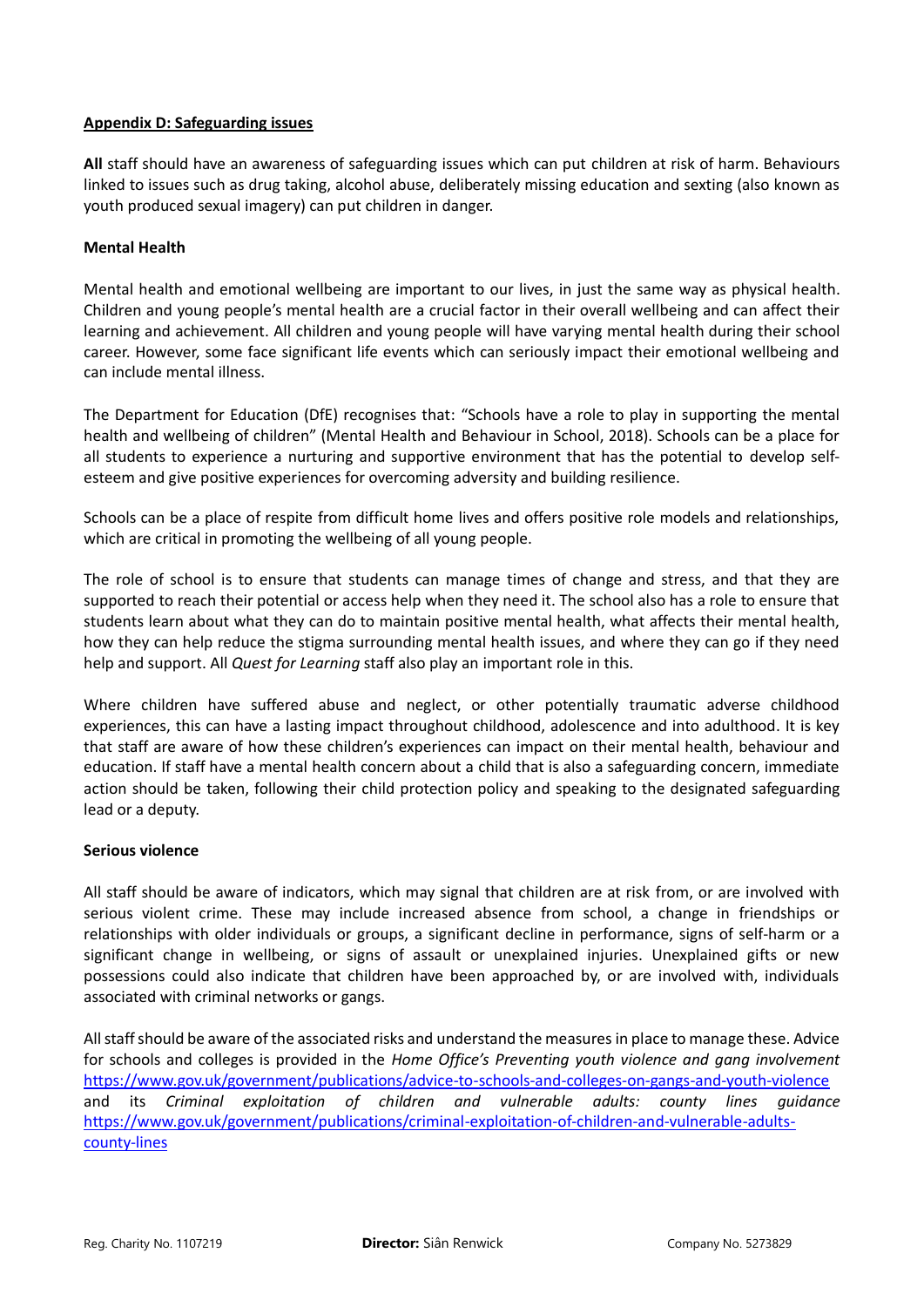## **Upskirting**

'Upskirting' typically involves taking a picture under a person's clothing without them knowing, with the intention of viewing their genitals or buttocks to obtain sexual gratification, or cause the victim humiliation, distress or alarm. It is now a criminal offence. Anyone of any gender can be a victim.

### **So-called 'honour-based' Abuse (including Female Genital Mutilation and Forced Marriage)**

So-called 'honour-based' Abuse (HBA) encompasses incidents or crimes which have been committed to protect or defend the honour of the family and/or the community, including female genital mutilation (FGM), forced marriage, and practices such as breast ironing. Abuse committed in the context of preserving "honour" often involves a wider network of family or community pressure and can include multiple perpetrators. It is important to be aware of this dynamic and additional risk factors when deciding what form of safeguarding action to take. All forms of HBA are abuse (regardless of the motivation) and should be handled and escalated as such. Professionals in all agencies, and individuals and groups in relevant communities, need to be alert to the possibility of a child being at risk of HBA, or already having suffered HBA.

### **Female Genital Mutilation**

FGM comprises all procedures involving partial or total removal of the external female genitalia or other injury to the female genital organs. It is illegal in the UK and is a form of child abuse with long-lasting harmful consequences.

Whilst **all** staff should speak to the designated safeguarding lead (or deputy) with regard to any concerns about female genital mutilation (FGM), there is a specific **legal duty on teachers**. If a teacher, in the course of their work in the profession, discovers that an act of FGM appears to have been carried out on a girl under the age of 18, the teacher **must** report this to the police.

### **Contextual safeguarding**

All staff should be aware that safeguarding incidents and/or behaviours can be associated with factors outside the school or college and/or can occur between children outside of these environments. All staff, but especially the designated safeguarding lead (and deputies) should consider whether children are at risk of abuse or exploitation in situations outside their families. Extra-familial harms take a variety of different forms and children can be vulnerable to multiple harms including (but not limited to) sexual exploitation, criminal exploitation, and serious youth violence.

Children's social care assessments should consider such factors so it is important that schools and colleges provide as much information as possible as part of the referral process. This will allow any assessment to consider all the available evidence and the full context of any abuse. Additional information regarding contextual safeguarding is available here: [https://contextualsafeguarding.org.uk/about/what-is-contextual](https://contextualsafeguarding.org.uk/about/what-is-contextual-safeguarding)[safeguarding](https://contextualsafeguarding.org.uk/about/what-is-contextual-safeguarding)

Link to OSCB guidance on contextual safeguarding: <https://www.oscb.org.uk/safeguarding-themes/contextual-safeguarding/>

### **Children missing from education**

All staff should be aware that children going missing, particularly repeatedly, can act as a vital warning sign of a range of safeguarding possibilities. This may include abuse and neglect, which may involve sexual abuse or exploitation and child criminal exploitation. It may indicate mental health problems, risk of substance abuse,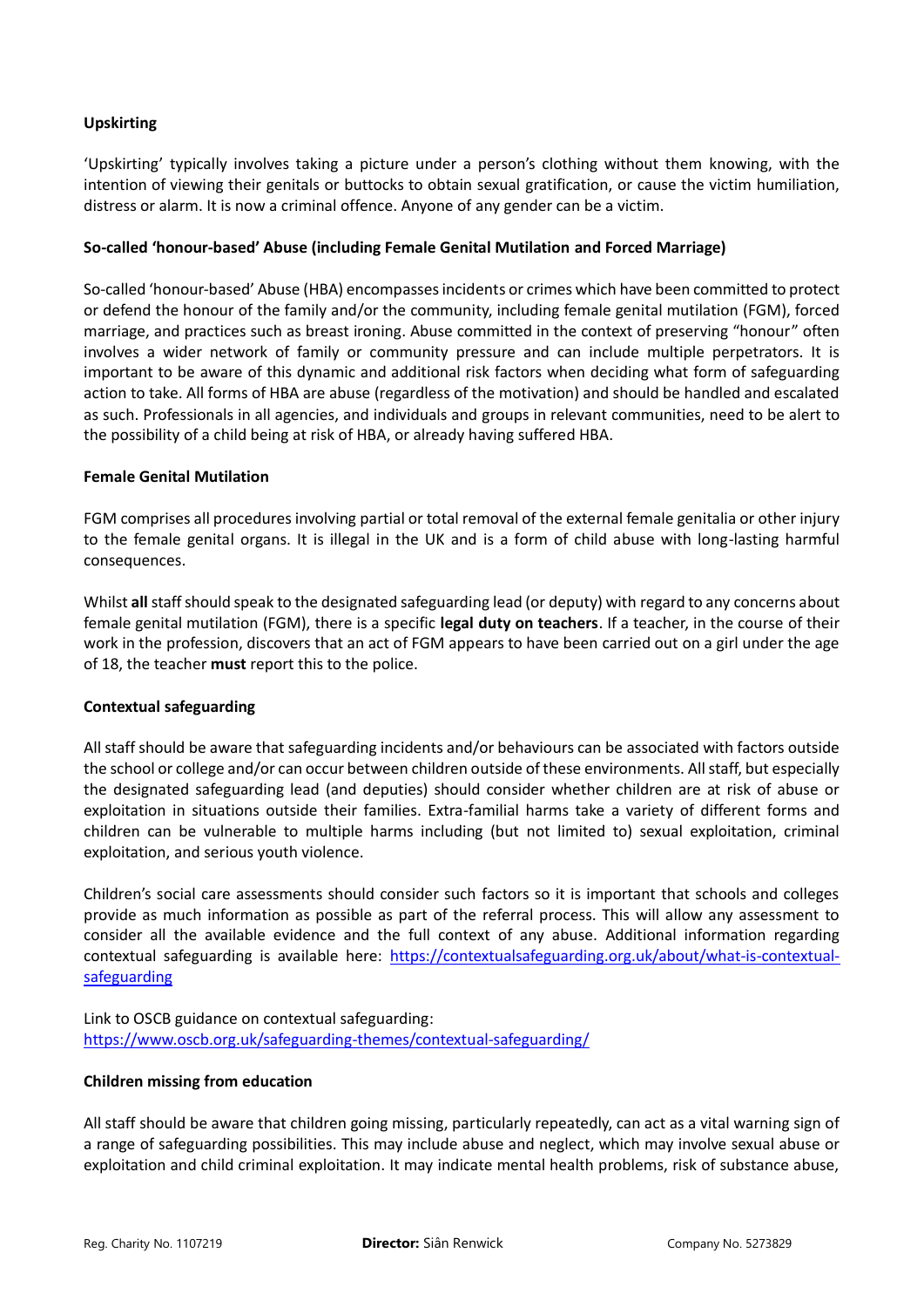risk of travelling to conflict zones, risk of female genital mutilation or risk of forced marriage. Early intervention is necessary to identify the existence of any underlying safeguarding risk and to help prevent the risks of a child going missing in future.

## **Child Sexual Exploitation (CSE) and Child Criminal Exploitation (CCE)**

Both CSE and CCE are forms of abuse and both occur where an individual or group takes advantage of an imbalance in power to coerce, manipulate or deceive a child into sexual or criminal activity. Whilst age may be the most obvious, this power imbalance can also be due to a range of other factors including gender, sexual identity, cognitive ability, physical strength, status, and access to economic or other resources. In some cases, the abuse will be in exchange for something the victim needs or wants and/or will be to the financial benefit or other advantage (such as increased status) of the perpetrator or facilitator. The abuse can be perpetrated by individuals or groups, males or females, and children or adults. The abuse can be a one-off occurrence or a series of incidents over time and range from opportunistic to complex organised abuse. It can involve force and/or enticement-based methods of compliance and may, or may not, be accompanied by violence or threats of violence. Victims can be exploited even when activity appears consensual and it should be noted exploitation as well as being physical can be facilitated and/or take place online.

### **Some of the following can be indicators of CCE:**

- Children who appear with unexplained gifts or new possessions;
- Children who associate with other young people involved in exploitation;
- Children who suffer from changes in emotional well-being;
- Children who misuse drugs and alcohol;
- Children who go missing for periods of time or regularly come home late;
- Children who regularly miss school or education or do not take part in education.

### **The above CCE indicators can also be indicators of CSE, as can:**

- Children who have older boyfriends or girlfriends; and
- Children who suffer from sexually transmitted infections or become pregnant.

Link to OSCB guidance on CS[E https://www.oscb.org.uk/safeguarding-themes/child-exploitation-modern](https://www.oscb.org.uk/safeguarding-themes/child-exploitation-modern-slavery/)[slavery/](https://www.oscb.org.uk/safeguarding-themes/child-exploitation-modern-slavery/) and the CSE screening tool [https://www.oscb.org.uk/wp-content/uploads/2019/07/Child-](https://www.oscb.org.uk/wp-content/uploads/2019/07/Child-Exploitation-Screening-Tool.pdf)[Exploitation-Screening-Tool.pdf](https://www.oscb.org.uk/wp-content/uploads/2019/07/Child-Exploitation-Screening-Tool.pdf)

Link to OSCB guidance on child criminal exploitation [https://www.oscb.org.uk/safeguarding-themes/child](https://www.oscb.org.uk/safeguarding-themes/child-exploitation-modern-slavery/child-drug-exploitation-county-lines/)[exploitation-modern-slavery/child-drug-exploitation-county-lines/](https://www.oscb.org.uk/safeguarding-themes/child-exploitation-modern-slavery/child-drug-exploitation-county-lines/)

Government Guidance: [Child sexual exploitation: guide for practitioners](https://www.gov.uk/government/publications/child-sexual-exploitation-definition-and-guide-for-practitioners)

### **County Lines**

County lines is a term used to describe gangs and organised criminal networks involved in exporting illegal drugs (primarily crack cocaine and heroin) into one or more importing areas [within the UK], using dedicated mobile phone lines or other form of "deal line".

Exploitation is an integral part of the county lines offending model with children and vulnerable adults exploited to move [and store] drugs and money. Offenders will often use coercion, intimidation, violence (including sexual violence) and weapons to ensure compliance of victims. Children can be targeted and recruited into county lines in a number of locations including schools, further and higher educational institutions, pupil referral units, special educational needs schools, children's homes and care homes. Children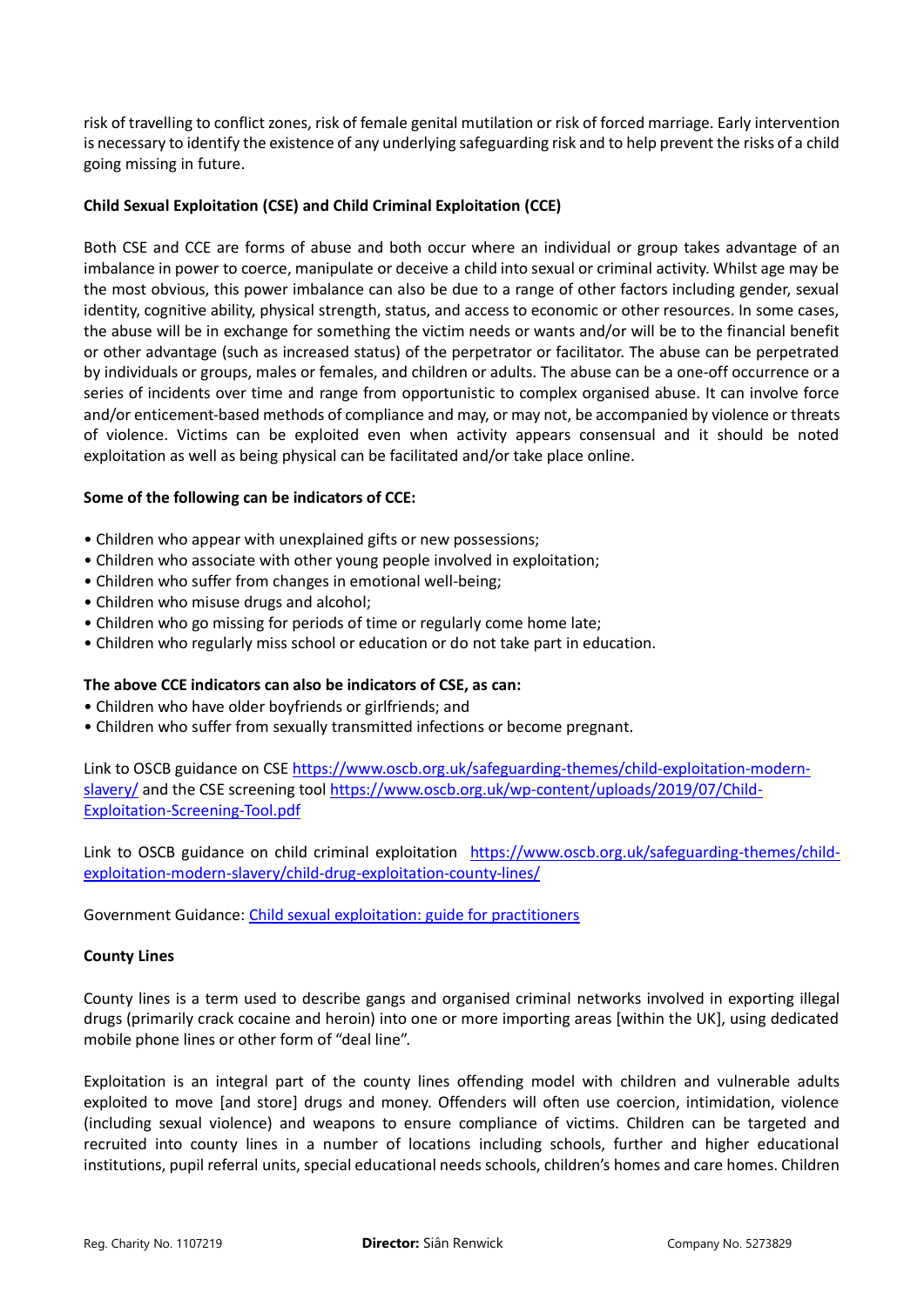are often recruited to move drugs and money between locations and are known to be exposed to techniques such as 'plugging', where drugs are concealed internally to avoid detection. Children can easily become trapped by this type of exploitation as county lines gangs create drug debts and can threaten serious violence and kidnap towards victims (and their families) if they attempt to leave the county lines network.

One of the ways of identifying potential involvement in county lines are missing episodes (both from home and school), when the victim may have been trafficked for the purpose of transporting drugs and a referral to the National Referral Mechanism103 should be considered. If a child is suspected to be at risk of or involved in county lines, a safeguarding referral should be considered alongside consideration of availability of local services/third sector providers who offer support to victims of county lines exploitation.

### **Domestic Abuse**

The Domestic Abuse Act 2021 received Royal Assent on 29 April 2021. The Act introduces the first ever statutory definition of domestic abuse and recognises the impact of domestic abuse on children, as victims in their own right, if they see, hear or experience the effects of abuse. The statutory definition of domestic abuse, based on the previous cross-government definition, ensures that different types of relationships are captured, including ex-partners and family members. The definition captures a range of different abusive behaviours, including physical, emotional and economic abuse and coercive and controlling behaviour. Both the person who is carrying out the behaviour and the person to whom the behaviour is directed towards must be aged 16 or over and they must be "personally connected" (**as defined in section 2 of the 2021 Act**) **Further information can be found in KCSiE 2021 ANNEX B.**

# **Cybercrime**

Cybercrime is criminal activity committed using computers and/or the internet. It is broadly categorised as either 'cyber-enabled' (crimes that can happen off-line but are enabled at scale and at speed on-line) or 'cyber dependent' (crimes that can be committed only by using a computer). Cyber-dependent crimes include:

- Unauthorised access to computers (illegal 'hacking'), for example accessing a school's computer network to look for test paper answers or change grades awarded;
- Denial of Service (Dos or DDoS) attacks or 'booting'. These are attempts to make a computer, network or website unavailable by overwhelming it with internet traffic from multiple sources;
- Making, supplying or obtaining malware (malicious software) such as viruses, spyware, ransomware, botnets and Remote Access Trojans with the intent to commit further offence, including those above.

Children with particular skill and interest in computing and technology may inadvertently or deliberately stray into cyber-dependent crime.

If there are concerns about a child in this area, the designated safeguarding lead (or a deputy), should consider referring into the **Cyber Choices** programme. This is a nationwide police programme supported by the Home Office and led by the National Crime Agency, working with regional and local policing. It aims to intervene where young people are at risk of committing, or being drawn into, low level cyber-dependent offences and divert them to a more positive use of their skills and interests.

Note that **Cyber Choices** does not currently cover 'cyber-enabled' crime such as fraud, purchasing of illegal drugs on-line and child sexual abuse and exploitation, nor other areas of concern such as on-line bullying or general on-line safety. Additional advice can be found at: [Cyber Choices,](http://www.cyberchoices.uk/) ['NSPCC-when to call the police'](https://www.npcc.police.uk/documents/Children%20and%20Young%20people/When%20to%20call%20the%20police%20guidance%20for%20schools%20and%20colleges.pdf) and [National Cyber Security Centre -](https://www.ncsc.gov.uk/) NCSC.GOV.UK

### **Homelessness**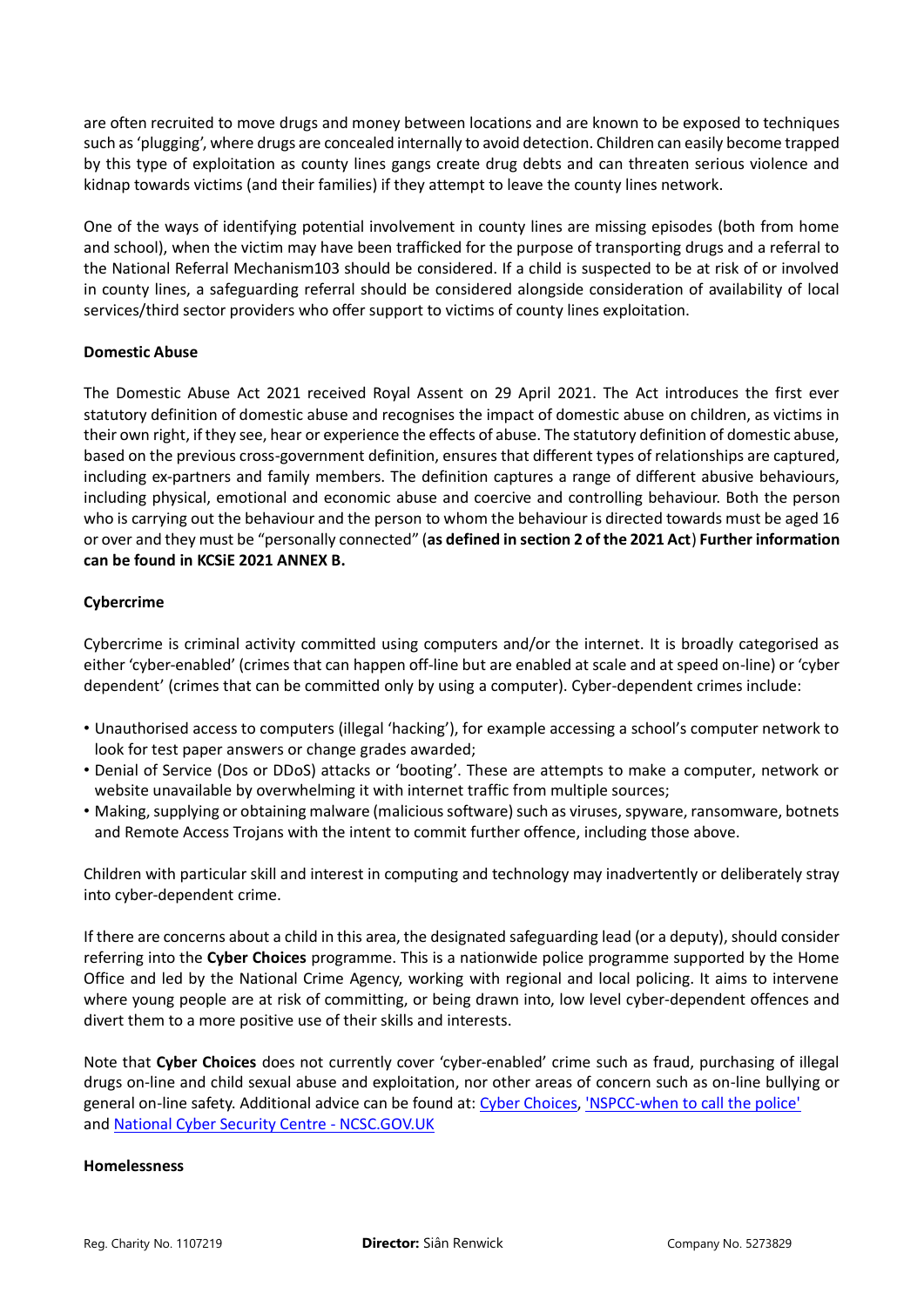Being homeless or being at risk of becoming homeless presents a real risk to a child's welfare. The designated safeguarding lead (and any deputies) should be aware of contact details and referral routes into the Local Housing Authority so they can raise/progress concerns at the earliest opportunity. Indicators that a family may be at risk of homelessness include household debt, rent arrears, domestic abuse and anti-social behaviour, as well as the family being asked to leave a property. Whilst referrals and/or discussion with the Local Housing Authority should be progressed as appropriate, and in accordance with local procedures, this does not, and should not, replace a referral into children's social care where a child has been harmed or is at risk of harm

## **Further information around safeguarding issues can be found in KCSiE 2021 ANNEX B and on the OSCB website.**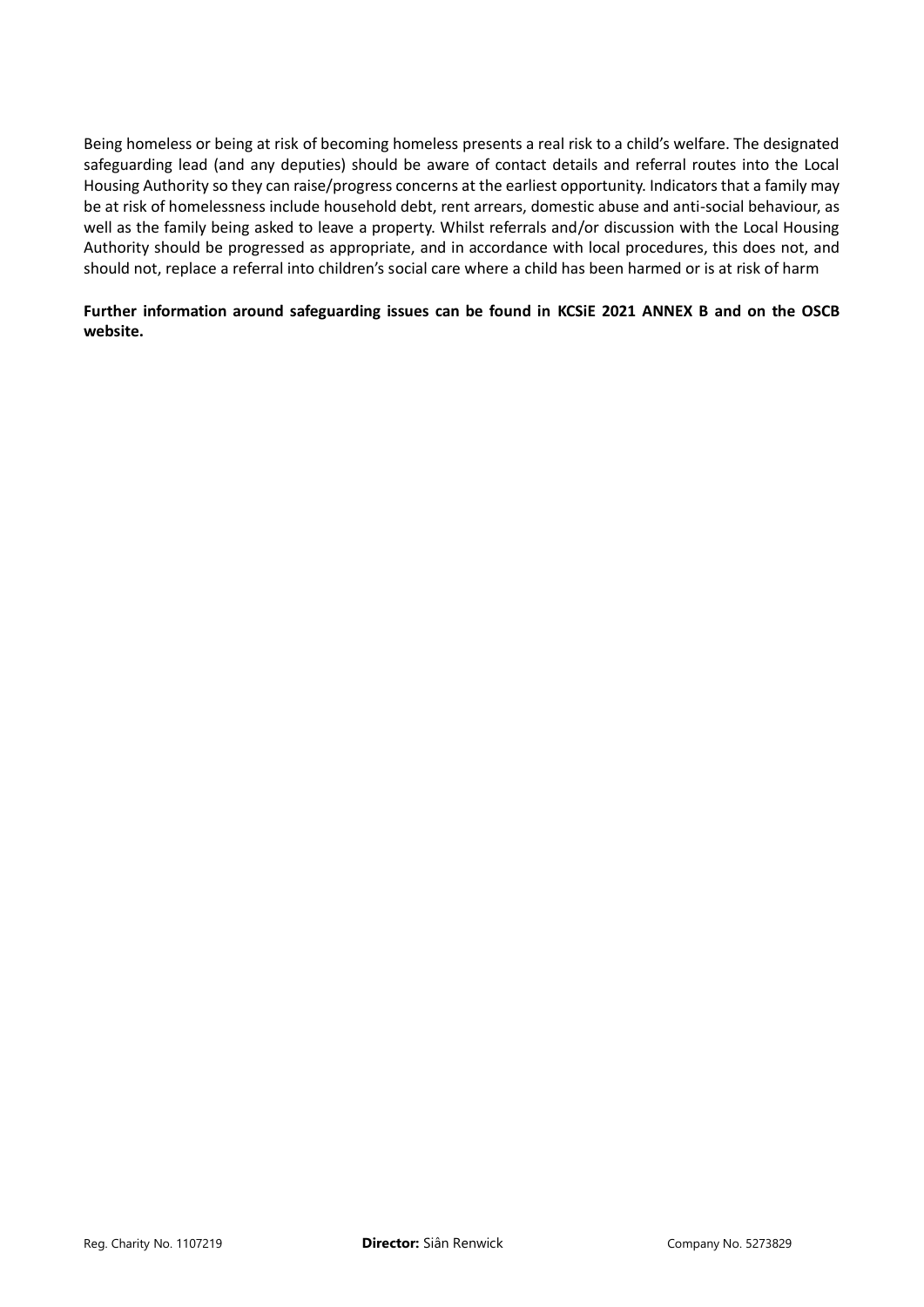### **Appendix E: Staff Induction, Awareness and Training**

- All members of the *Quest for Learning* teaching team have been provided with a copy of Part One of "*Keeping Children Safe in Education"* (2021) which covers safeguarding information for all staff. The DSL and DDSL (Senior Leaders) will read the entire document. Senior leaders and all members of staff who work directly with children will access Annex A within Keeping Children Safe in Education 2021. Members of staff have signed to confirm that they have read and understood Part One and Annex A – this record is kept with all other safeguarding documentation in the secure online document cloud.
- The DSL will ensure that all new staff and volunteers (including temporary staff) are aware of the charity's internal safeguarding processes.
- All staff members (including temporary staff) will receive training to ensure they are aware of a range of safeguarding issues.
- All staff members (including temporary staff) will receive regular safeguarding and child protection updates, at least annually.
- All staff members (including temporary staff) will be made aware of the charity's expectations regarding safe and professional practice via the staff behaviour policy (or code of conduct) and Acceptable Use Policy.
- The DSL and Executive Director will provide an annual report to the Board of Trustees detailing safeguarding training undertaken by all staff and will maintain up to date register of who has been trained.
- Although the Board of Trustees has a nominated lead for safeguarding, all members of the Board will familiarise themselves with the safeguarding policy and procedures at least annually and Safeguarding will be a standing agenda item at meetings of the Board.

| <b>MASH</b>               | 0345 050 7666 | http://www.oscb.org.uk/concerned-about-a-child/ |
|---------------------------|---------------|-------------------------------------------------|
| Out Of Hours Emergency    | 0800 833 408  |                                                 |
| Duty Team                 |               |                                                 |
| <b>LCSS North</b>         | 0345 2412703  | LCSS.North@oxfordshire.gov.uk                   |
| <b>LCSS Central</b>       | 0345 2412705  | LCSS.Central@oxfordshire.gov.uk                 |
| <b>LCSS South</b>         | 0345 2412608  | LCSS.South@oxfordshire.gov.uk                   |
| Designated Officer (LADO) | 01865 810603  | Lado.safeguardingchildren@oxfordshire.gov.uk    |
| Kingfisher Team (CSE)     | 01865 309196  |                                                 |
| Police:                   |               |                                                 |
| Emergency                 | 999           |                                                 |
| Non-emergency             | 101           |                                                 |
| <b>OSCB</b>               |               | oscb.oxfordshire.gov.uk                         |

### **Appendix F: Contacts/links**

Information sharing advice[: https://www.gov.uk/government/publications/safeguarding-practitioners](https://www.gov.uk/government/publications/safeguarding-practitioners-information-sharing-advice)[information-sharing-advice](https://www.gov.uk/government/publications/safeguarding-practitioners-information-sharing-advice)

What to do if you are worried a child is being abused: [https://www.gov.uk/government/publications/what](https://www.gov.uk/government/publications/what-to-do-if-youre-worried-a-child-is-being-abused--2)[to-do-if-youre-worried-a-child-is-being-abused--2](https://www.gov.uk/government/publications/what-to-do-if-youre-worried-a-child-is-being-abused--2)